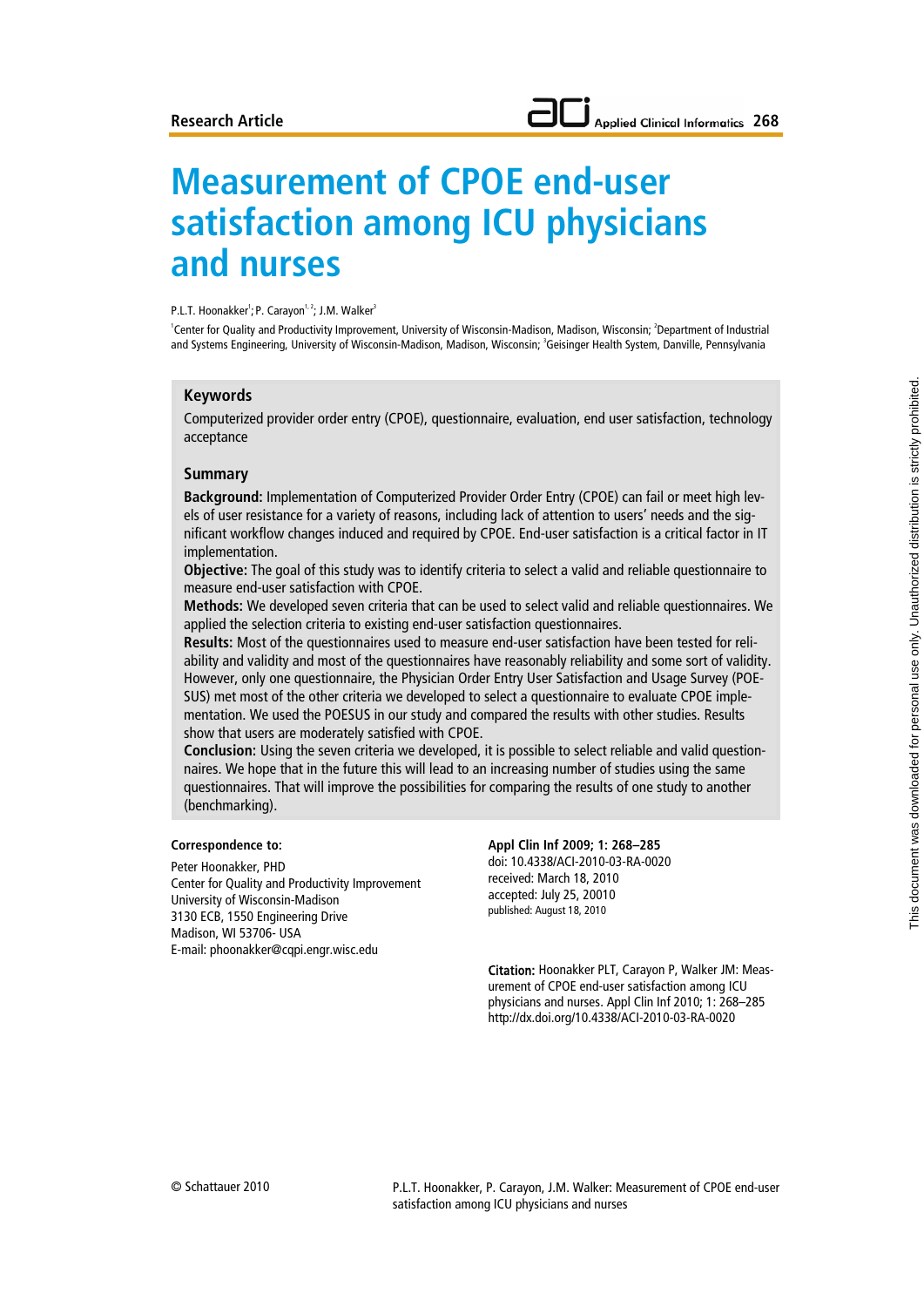# **Introduction**

One of the important applications of information technology to health care is computerized provider order entry (CPOE) [1-3]. Results of several surveys showed that CPOE was only available in 15% of the hospitals [4-6]. Recent estimates suggest that CPOE usage is increasing, but most hospitals are still in the planning stage [6, 7]. When using CPOE, physicians and other providers enter orders directly into the computer instead of using a paper-based system. Because of rapid information retrieval and efficient data management, CPOE systems have the potential to enable clinical decision support and improve the quality of patient care and patient safety [5, 8-12]. Despite the potential benefits of CPOE [13], several attempts to implement CPOE systems have failed, met with high levels of user resistance or produced safety problems [2, 3, 5, 14-18]. CPOE implementation efforts have stumbled for a variety of reasons, including lack of sensitivity to users' needs, and dissatisfaction of users with the technology [16, 17, 19-21].

# **Why is end user satisfaction important?**

Since the introduction of personal computers in the early 1980s, researchers have been interested in evaluating end-user satisfaction with computer systems. End-user satisfaction is conceptualized as "the affective attitude towards a specific computer application by someone who interacts with the application directly" [22]. End users are defined as "individuals who interact directly with the computer" [23, 24]. End-user satisfaction is sometimes confused with usability. Usability is defined as "the extent to which a product can be used by specified users to achieve specified goals with effectiveness, efficiency and satisfaction in a specified context of use" [25]; therefore, usability is a contributor to end-user satisfaction.

Both theory [26] and empirical studies [27] suggest that user satisfaction contributes to technology usage rather than the reverse. If users are not satisfied with a computer application, they will tend to avoid it and look for other tools for performing their tasks. According to Davis [28] two concepts are important for acceptance of technology: perceived usefulness and perceived ease of use. Perceived usefulness is defined as "the degree to which a person believes using a particular system would enhance his or her job performance". Perceived ease of use is defined as "the degree to which a person believes that using a particular system would be free of effort" [28]. Studies by Davis and colleagues [28, 29] resulted in the development of the Technology Acceptance Model (TAM) [30] that specifies perceived usefulness and perceived ease of use as main predictors of technology adoption. Venkatesh and Davis [31] extended the TAM model to explain perceived usefulness and intention to use technology in terms of social influence and cognitive instrumental processes. The extended model, known as TAM2, has been empirically tested and confirmed in several studies [31, 32]. In a further attempt to integrate the main competing user acceptance models, Venkatesh et al. [33] developed the Unified Theory of Acceptance and Use of Technology (UTAUT). UTAUT has been shown to outperform each of the individual models in its ability to predict technology use [33]. For more information about theoretical backgrounds of technology adoption in health care, see Karsh & Holden [34, 35].

## **Measuring end-user satisfaction**

There are several methods available to measure end-user satisfaction, such as examining actual use of computer systems and applications, conducting interviews with end-users, and using end-user questionnaires. Using a questionnaire is a relatively simple method to collect and analyze data about users' perceptions of their satisfaction with the computer system or application. It is very important to use valid and reliable questionnaires when doing research, an observation which may be considered all too obvious. A questionnaire needs to meet certain minimum criteria. To quote Shortell et al. [36]: "Among the most important criteria of useful measures is that they be theorybased, reliable, valid, relevant to unit of analysis, and relatively easy to administer" (Shortell et al., 1991). However, reality teaches us differently. For example, in a study on *patient satisfaction with health care*, Sitzia [37] evaluated the data of 195 studies. Results showed that in 80% of the studies a

© Schattauer 2010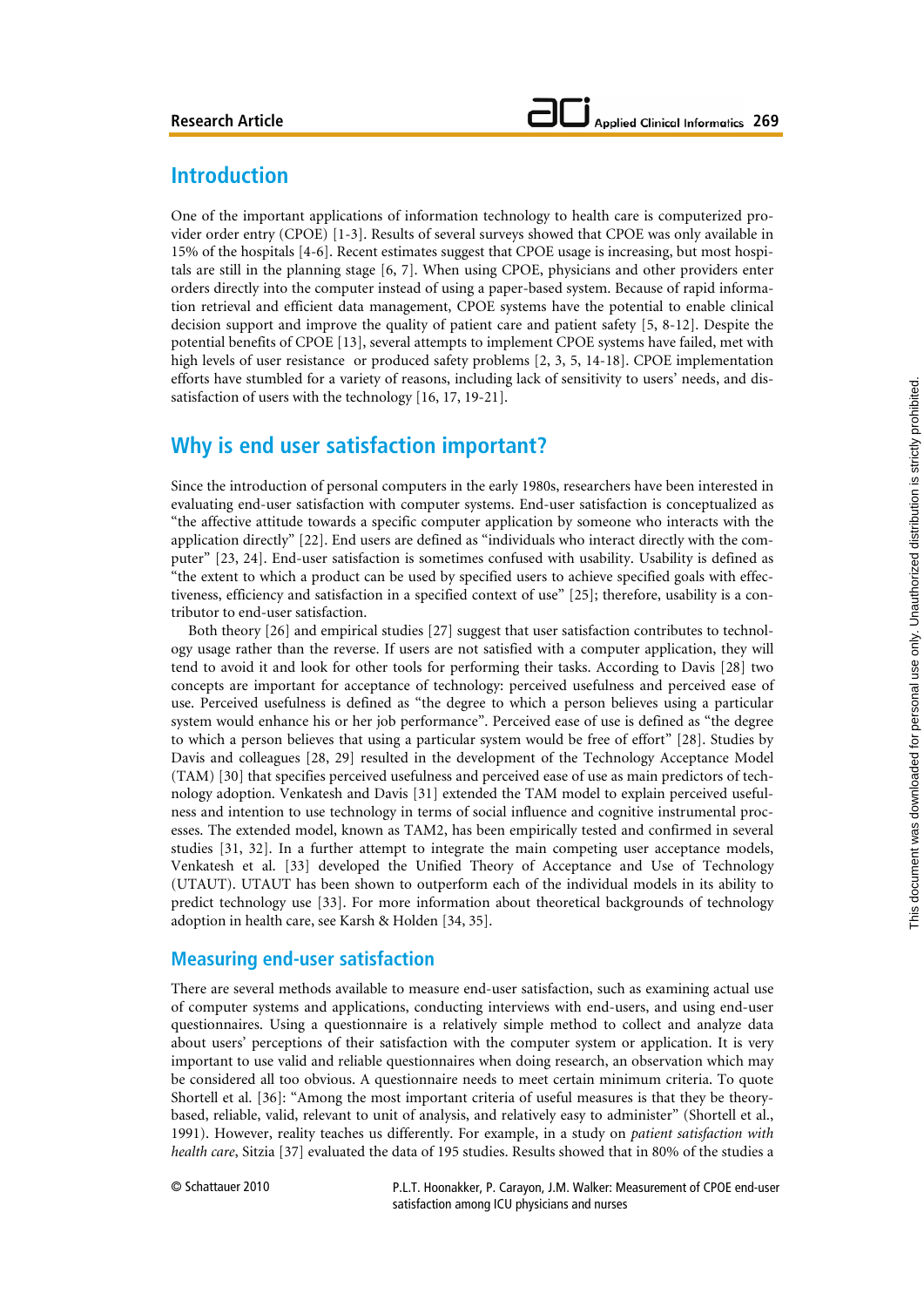new satisfaction assessment instrument was developed. Sixty percent of the studies in which a new instrument was developed, did not report any data on validity or reliability of the instrument. Only 6% of the studies used instruments which were tested and met the minimum requirements with regard to reliability and validity.

# **Objectives**

In this paper we report on the development and application of a set of criteria to select an existing, valid and reliable instrument to measure end-user satisfaction with a CPOE implementation. Then we report data collected with one of the questionnaires in 4 intensive care units of a medical center.

# **Method**

# **Criteria for selecting a CPOE end-user satisfaction questionnaire**

There are two approaches to conducting a questionnaire-based study. The first is to develop a new questionnaire which is customized for the setting in which it will be used, the population to which it will be administered, and the technology being implemented. However, the process of developing a valid and reliable questionnaire requires substantial time, effort and expertise. Another disadvantage of this approach is that it eliminates the possibility of comparing (benchmarking) the newly collected data with results from previous studies. The second approach is to select an existing questionnaire with established validity and reliability, and – if necessary – to adapt that questionnaire to the specific situation. Using the second approach, based on the literature [36, 38-42] and our own vast experience in survey design and administration [43-48] we developed seven criteria for selecting a questionnaire to measure end-user satisfaction with a CPOE implementation:

- 1. Domain (general vs. specific)
- 2. Conceptualization
- 3. Psychometrics
- 4. Data for comparison
- 5. Replication/follow-up studies
- 6. Specificity
- 7. Paper and pencil version vs. Web-Based Survey (WBS) version

# **Domain – general vs. specific**

Domain refers to whether a questionnaire focuses on satisfaction with the overall computer system versus a specific application such as CPOE implementation. For example, the QUIS is specifically developed to measure satisfaction with the *interface* (screen, help messages, etc.) of a computer system. POESUS is designed to measure satisfaction with *CPOE* implementation. Other questionnaires (e.g., CUSQ, CSUQ, EUCSQ, USE) are designed to measure *overall* end-user satisfaction with a computer system. If a questionnaire is developed to measure satisfaction with a specific system, it may be adapted to measure satisfaction with another system. However, making changes to a questionnaire can affect its validity and reliability in a substantial manner, as well as create problems for benchmarking [43, 49-51].

# **Conceptualization – theory based versus empirically based**

Conceptualization refers to the method used to develop the questionnaire. Questionnaires comprised of items based on scientifically tested models such as TAM are theory-based. The alternative form of questionnaires developed by expert input and consensus is empirically-based. The advantage of theory-based questionnaires is that, using the theory, the items can be generalized to other settings and population samples than the one for which they were originally developed. Most questionnaires contain a mix of theory-based and empirically-based items.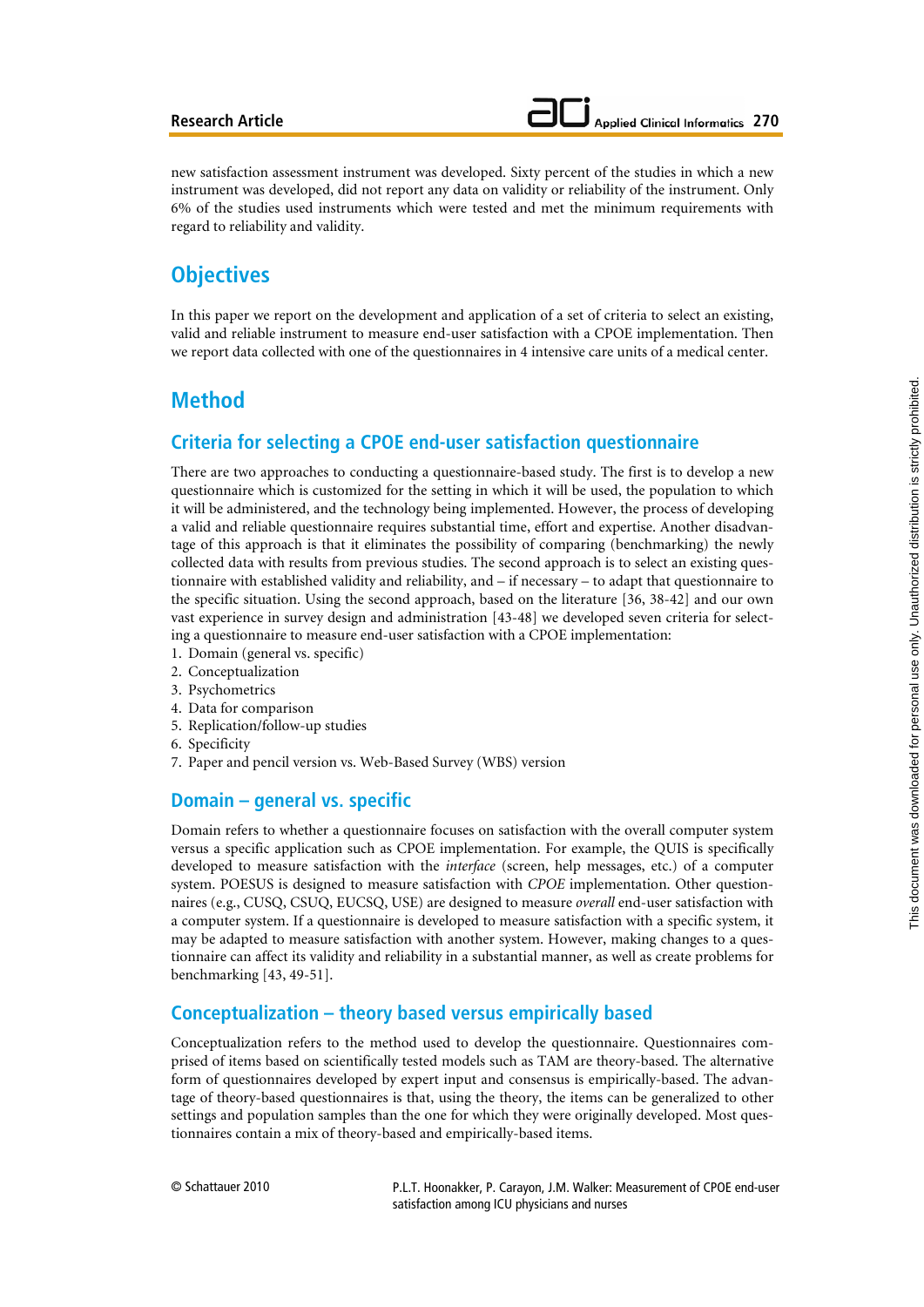## **Psychometrics**

Psychometrics or the field of study concerned with the theory and technique of educational and psychological measurement [38] emphasizes the concepts of reliability and validity. Numerous methods exist for evaluating reliability and validity [52-55]. Reliability refers to the issue of measurement repeatability: when we measure something at two different occasions, the two measures should result in the same outcomes. Validity refers to the content of measurement: are we measuring what we think we are measuring? We can evaluate reliability by measuring a concept at two different times (test-retest-reliability), by examining the internal consistency of the responses to questions that are supposed to measure the same concept, and by comparing with other methods of measurement of equal or higher level, for example standardized (and validated) questionnaires. A measure that is often used to evaluate internal consistency is the Cronbach's alpha: it is a measure of the homogeneity of a group of items in a survey or questionnaire. Cronbach's alpha varies between 0 (no homogeneity) to 1 (perfect homogeneity). A Cronbach-alpha score of .70 is accepted as an appropriate minimal level [38]. A questionnaire's reliability is strongly related to the number of items and the number of response categories: the larger the number of items and response categories the higher the reliability of the questionnaire [38].

Three forms of validity can be distinguished [38]: predictive validity, content validity and construct validity. *Predictive validity* (also known as criterion validity) refers to the comparison of the measurement under evaluation to another variable that lies outside the domain of the concept being measured. This variable is known as the criterion or 'the golden standard'. The *content validity* of a measurement instrument can be established by examining the content of the questions very carefully. Are the items (in a concept) well chosen? Do they measure what we think they measure? Do they represent the entire domain of the concept? An often-used method for establishing the content validity of a questionnaire is to ask experts about clarity and completeness of a questionnaire [56]. In addition, one can find out if the questions used to measure a particular concept are well understood by the target population (and 'in their own language) by interviewing them. *Construct validity* is important when measuring abstract concepts (e.g., satisfaction, mental workload, stress). The abstract concept (the construct) is operationalized by several questions. When results of statistical analyses show that the questionnaire items show a high degree of internal consistency, one can conclude that the different questions do indeed refer to one (underlying) construct. Most of the questionnaires listed in  $\blacktriangleright$  Table 1 were tested for one or more form of validity (content, construct and/or predictive validity) and reliability. Reliabilities were high, ranging from 0.89 for the UIS to 0.98 for the perceived usefulness scale of the PUPEU ( $\blacktriangleright$  Table 2).

#### **Data for comparison**

Data for comparison refers to the availability of data to compare the results of one study with the results of another study. Many publications report data on the internal consistency of a questionnaire. Relatively few studies report scale scores and standard deviations, which are necessary for comparing the results of different studies.

#### **Follow-up studies**

Follow-up studies refer to whether a questionnaire has only been used only once, in a specific study, in a specific setting with a specific sample, or that the questionnaire has been used in other studies or follow-up studies in order to (re-)establish reliability and validity of the instrument. If a questionnaire has been used in different settings, with different samples, and yields the same results with regard to reliability and validity, the questionnaire can be used across settings and population samples. Most of the questionnaires on end user satisfaction were tested in replication or follow-up studies, except for the EUCSQ-X and the USE ( $\blacktriangleright$  Table 2).

## **Specificity of use**

Specificity of use refers to the setting in which a questionnaire is used. To enable meaningful benchmarking, we recommend that questionnaires be used in similar settings (e.g., hospital or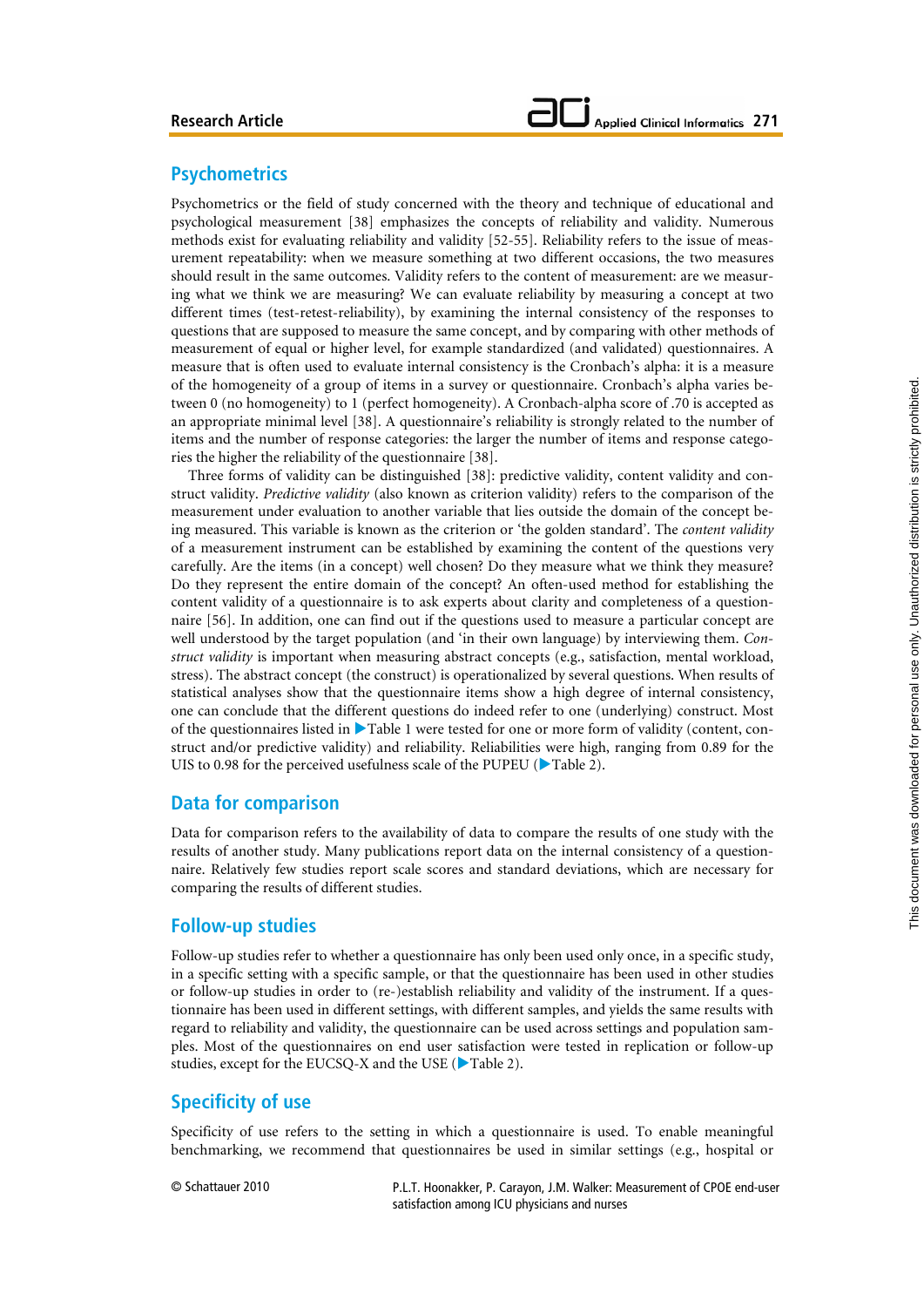ICU) with the same technology (e.g., CPOE). Although benchmarking the results of a CPOE implementation against the results of the implementation of a different technology could provide some indication of the satisfaction with the CPOE implementation process and the technology, comparing two CPOE implementations is more likely to provide comparable information. Most of the questionnaires that we identified – with the exception of the QUIS and POESUS ( $\blacktriangleright$  Table 2) – have been used to test information technologies other than CPOE.

#### **Paper-and-pencil vs. Web-based questionnaires**

This criterion refers to the medium used to administer the questionnaire. Paper-and-pencil questionnaires are questionnaires that are used in paper form. Web-based questionnaires are questionnaires that use the Internet as a medium. Most questionnaires were developed to be used in a paper-and-pencil version. Only recently, with the development of the Internet, it has become possible to use Web-based questionnaires. There is a wealth of literature on the comparison between paperand-pencil and Web-based questionnaires [46, 57-60]. However, most of that literature is limited to comparing response rates: response rates for Web-based questionnaires tend to be equivalent or slightly higher than response rates for paper-and-pencil questionnaires [46, 61, 62], although recent evidence suggests that response rates of Web-based questionnaires are dropping. Little research has focused on the question of equivalence: do Web-based versions of questionnaires produce similar results to paper-and-pencil questionnaires? Some limited research shows that this is the case [63- 67]. We advise caution in comparing results of questionnaires used with different modes of administration, unless a test of equivalence has been conducted with the questionnaire in question. Four of the 10 end-user satisfaction questionnaires have been used in a Web-based format ( $\blacktriangleright$  Table 2).

# **Applying the criteria to end-user questionnaires**

Based on a literature search in ACM Digital Library, PsychINFO, PubMed, and Web of Knowledge, using the search terms [end-user satisfaction] OR [user satisfaction] AND [questionnaire] OR [instrument] OR [inventory] AND [computer system] OR [computer application] OR [information system], we identified 10 questionnaires that measure end-user satisfaction with information systems and that provided information on the criteria listed above ( $\blacktriangleright$  Table 1).  $\blacktriangleright$  Table 2 displays information on each of the criteria for each of the 10 end user satisfaction questionnaires.

## **Selection of the questionnaire**

Based on the criteria described above, the preferred questionnaire for measuring CPOE end user satisfaction should be specific, based on theory, have high reliability (Cronbach's alpha >0.80), provide strong evidence for all types of validity (content, predictive, and construct), have comparative data available for benchmarking, should be used in follow-up studies, have been used to study CPOE implementation, and depending on the intended use (paper-and-pencil vs. WBS) should be used in that manner. See  $\blacktriangleright$  Table 2 for a summary of the analysis of the 10 end-user satisfaction questionnaires.

Most of the instruments were developed for *general* use, except for the QUIS that focuses on the computer interface, and POESUS that was specifically developed to evaluate CPOE implementation. Two of the questionnaires have been used for CPOE: POESUS and QUIS. Three of the questionnaires are entirely empirically based, two are entirely theory-based, and five are based on a combination of theoretical and empirical considerations. The EUCSQ-X was developed from the EUCSQ, but we were unable to find any report that it has ever been tested. Internal consistency (Cronbach's  $\alpha$ ) of most of the questionnaires is high ( $\alpha$ >0.80). However, Cronbach's  $\alpha$  for SUS is not available and Cronbach's α of the USE questionnaire is only described as "high". Some type of validity has been tested for all of the questionnaires, except EUCSQ-X. Only POESUS and QUIS have been used to compare end-user satisfaction with CPOE implementations. Most of the questionnaires (with the exceptions of the EUCSQ, EUCSQ-X, and USE) have been tested in replication and/or follow-up studies. The CSUQ, EUCSQ, QUIS, and SUS have been used as Web-based questionnaires. The QUIS is limited to measuring satisfaction with an user-computer *interface* rather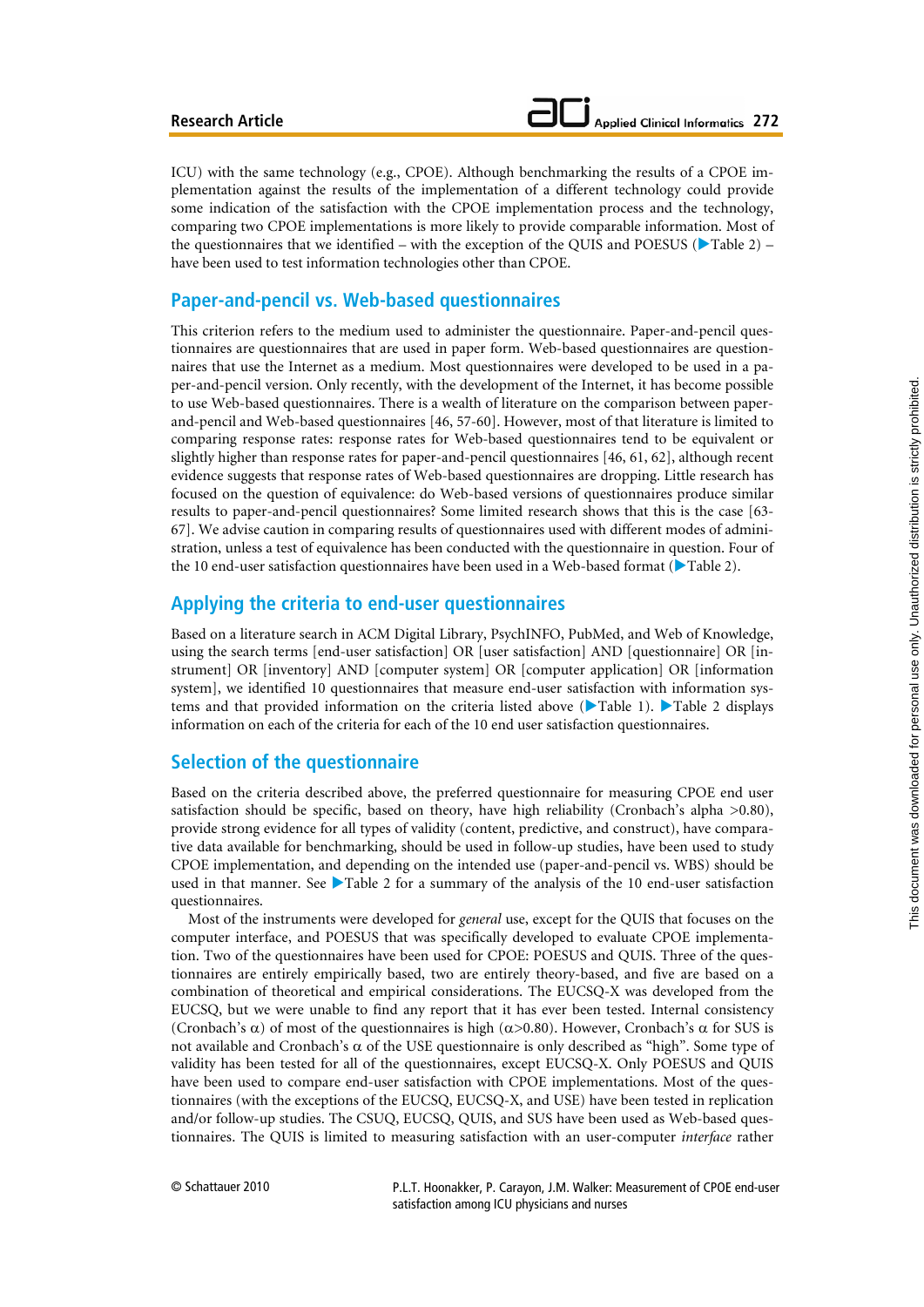than overall user satisfaction, and was not specifically developed to measure end-user satisfaction with CPOE.

Based on its overall fitness, we used POESUS in our study of satisfaction of ICU physicians and nurses with a CPOE implementation. POESUS is specific (criterion 1), but is not based on theory (criterion 2), has been tested for reliability (Cronbach's  $\alpha = 0.85$ ) and construct validity (but not for content and predictive validity [criterion 3]), has data available for comparison (criterion 4), has been used in follow-up studies (criterion 5), has been used in a similar setting, and the same technology (criterion 6) and in our study we used a paper-and-pencil version of the questionnaire, using the same medium as earlier studies have used (criterion 7). See  $\blacktriangleright$  Appendix 1 for POESUS.

# **Analysis**

## **Study of CPOE implementation in ICUs**

In our ongoing study of the evaluation of CPOE implementation in four ICUs in a large hospital in the USA (http://cqpi.engr.wisc.edu/cpoe\_home), we used the core of POESUS (16 questions) as part of our three-month post implementation questionnaire. We did not change the wording or response categories of POESUS.

#### **Setting**

The study was performed at a 400-bed rural, community tertiary care teaching hospital in the Northeast US in four ICUs, the 24 bed adult intensive care unit (AICU), the 18-bed cardiac ICU (CICU), the 38-bed neonatal ICU (NICU) and the 11-bed pediatric ICU (PICU). The EHR under study was the EpicCare Inpatient Clinical System version Spring 2006 (Epic Systems, Madison, WI), implemented in October 2007. The CPOE with CDS system, clinical documentation (nurse and physician), pharmacy system and the electronic medication administration record were implemented organization-wide all at once. The organization was already using the EHR and CPOE in ambulatory care setting.

#### **Sample**

One-hundred-and-twenty nurses and 57 physicians<sup>a</sup> in the four ICUs filled out and returned the survey questionnaire (response rate: 47%). Most of the respondents are female (72%). Average age is 38 years. All of the physicians had a graduate degree. Thirty-three percent of the nurses had some college or technical training; 56% graduated from college; 8% have had some graduate school; 3% have a graduate degree.

Most of the respondents (91%) are Caucasian. Average tenure at the hospital is nearly twelve years. Average tenure in the current ICU is 7 years. Nurses work on average 41.5 hours a week and mostly in 12-hour shifts (74%). Physicians work on average 48 hours per week. Twenty-three percent of the nurses work in the Adult ICU (AICU); 29% in the Cardiac ICU (CICU); 17% in the Pediatric ICU (PICU); and 26% in the Neonatal ICU (NICU). Thirty-seven percent of the physicians work in the AICU, 30% in the CICU, 15% in the PICU and 18% in the NICU.

#### **Data collection procedures**

Questionnaires were personally distributed to ICU physicians and nurses by the research team. They were asked to fill out the survey and put the completed survey in a mailbox, which was left in the ICU's conference room. Response rates were 51% for nurses and 40% for physicians (including NPs and PAs).

-

a Fifteen attendings, 10 fellows, 13 residents, 9 interns, 3 physician assistants (PA) and 3 nurse practitioners (NP). The PAs and NPs are included among the physicians because they enter orders in CPOE.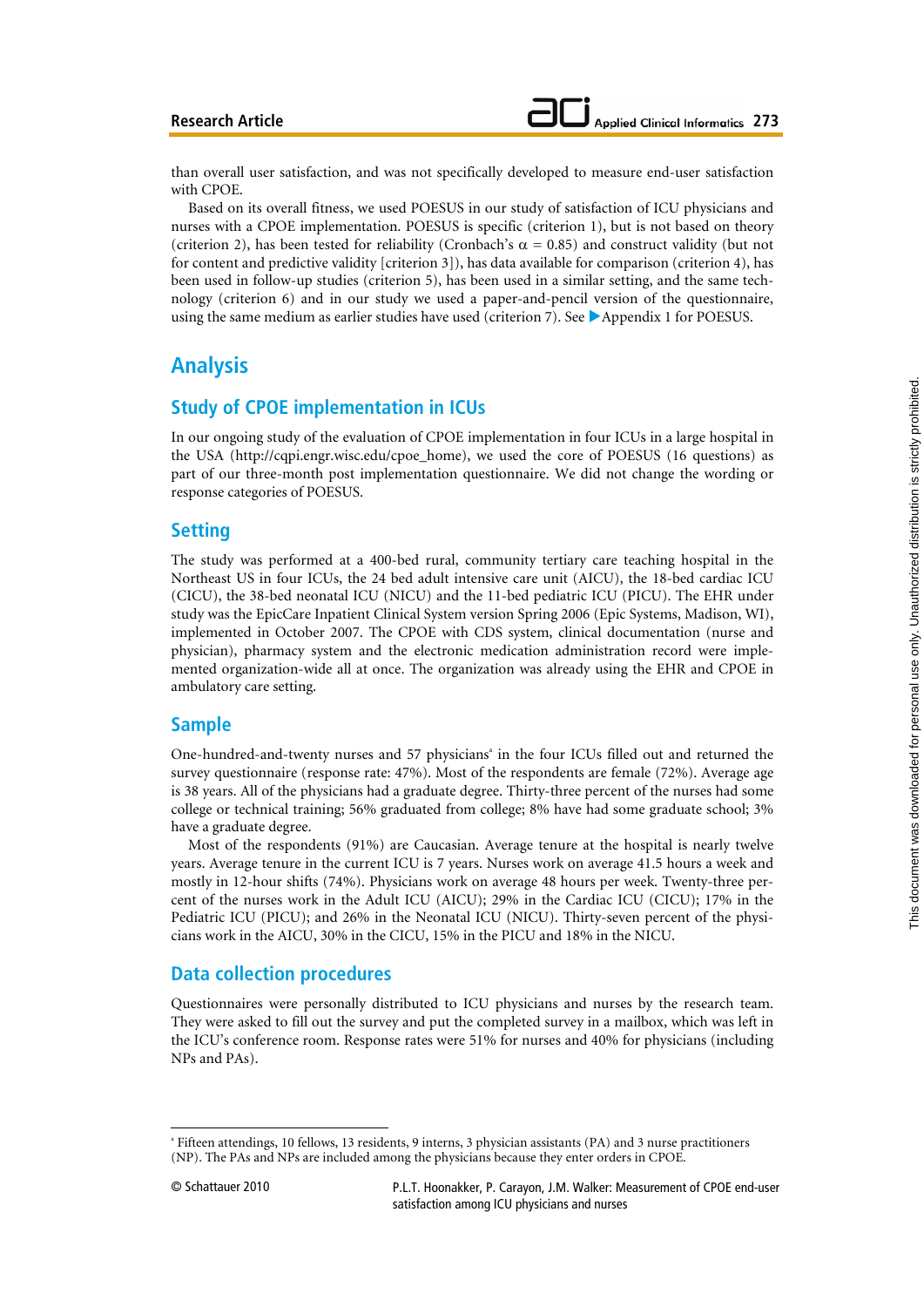# **Results**

The results of the evaluation of CPOE end user satisfaction among ICU physicians and nurses are summarized in  $\blacktriangleright$  Table 3.

We also compared our results to two previous studies that used the POESUS questionnaire. Lee et al. [3] created the POESUS and used it in a study of 112 physicians and 93 nurses at the Brigham and Women's Hospital (BWH) in Boston, a 720-bed affiliate of Harvard Medical School. A CPOE system was developed at BWH in 1992 and first implemented in the medical service (200 beds) in May 1993. Surgical and orthopedic services started using CPOE at the end of 1993. At the time of the study, only medical, surgical, and orthopedic services were using CPOE.

The study by Wilson and colleagues [68] examines CPOE end user satisfaction among 243 providers authorized to place orders into the DOD Composite Health Care System (CHCS) (including 2 clinical pharmacists) and all pharmacy staff members (staff pharmacists and technicians) who were assigned to two DOD treatment facilities consisting of a 48-bed community hospital and an outpatient clinic. In order to improve the comparison of our data to the data of this study, we focus on the 111 physicians who participated in the study.

Results in  $\blacktriangleright$  Table 3 show that ICU physicians and nurses in our study are moderately satisfied with the CPOE technology (mean of 4.06 on item 16 about overall CPOE satisfaction; scale from 1- Never to 4-It varies to 7-Always, midpoint: 4). The mean scores on overall satisfaction are 5.07 in the Lee et al. study [3] and 3.78 in the study by Wilson and colleagues [68]. Results of all three studies show that overall user satisfaction with CPOE technology is not high. The ICU physicians and nurses in our study rated the following CPOE characteristics as rather positive: getting help when having problems with CPOE (mean = 5.12), and reliability of CPOE technology (mean = 4.47). On the other hand, slowness of CPOE as compared to paper ordering (mean  $=$  4.56) was a somewhat negative characteristic of CPOE as perceived by the ICU physicians and nurses. Results of our study show significantly higher scores on the different aspects of user satisfaction than the scores in study by Wilson et al [68].

Results of our study and the Lee et al. [3] study show that physicians tended to be more satisfied with the CPOE system than nurses. In our study, we found statistically significant differences between physicians and nurses on 6 out of 16 POESUS items: physicians reported greater satisfaction than nurses on issues such as reliability, reduction of patient care errors and improvement of quality of patient care.

# **Conclusion**

CPOE systems are being increasingly implemented in hospitals and other healthcare settings. Hospitals that implement this technology need to evaluate the impact of the CPOE technology on end users in order to identify problems with implementations and to plan continuing optimization initiatives. Several studies have shown that end-user satisfaction is a critical factor in IT implementation. We developed 7 criteria to select a questionnaire to measure end-user satisfaction with CPOE and applied the criteria to existing end-user questionnaires. Using the criteria, we were able to select a questionnaire – the POESUS – and we recommend the use of the POESUS questionnaire because of its strengths, including its appropriateness for comparing the results of CPOE implementations across hospitals. In our study of the evaluation of CPOE implementation in four ICUs in a large hospital, we used the POESUS and reported on the results. This comparative information has the potential to be used to improve the design, implementation and use of CPOE technology.

#### **Implication of results for practitioners and/or consumers**

CPOE implementation efforts have stumbled for a variety of reasons, including lack of sensitivity to users' needs and dissatisfaction of users with the technology. In this paper we described and applied criteria to select a valid and reliable instrument to measure end-user satisfaction, in this case with CPOE implementation. Health care organizations that will implement CPOE in the future can use the same, short questionnaire to benchmark their results against the results described in this study.

This document was downloaded for personal use only. Unauthorized distribution is strictly prohibited. This document was downloaded for personal use only. Unauthorized distribution is strictly prohibited.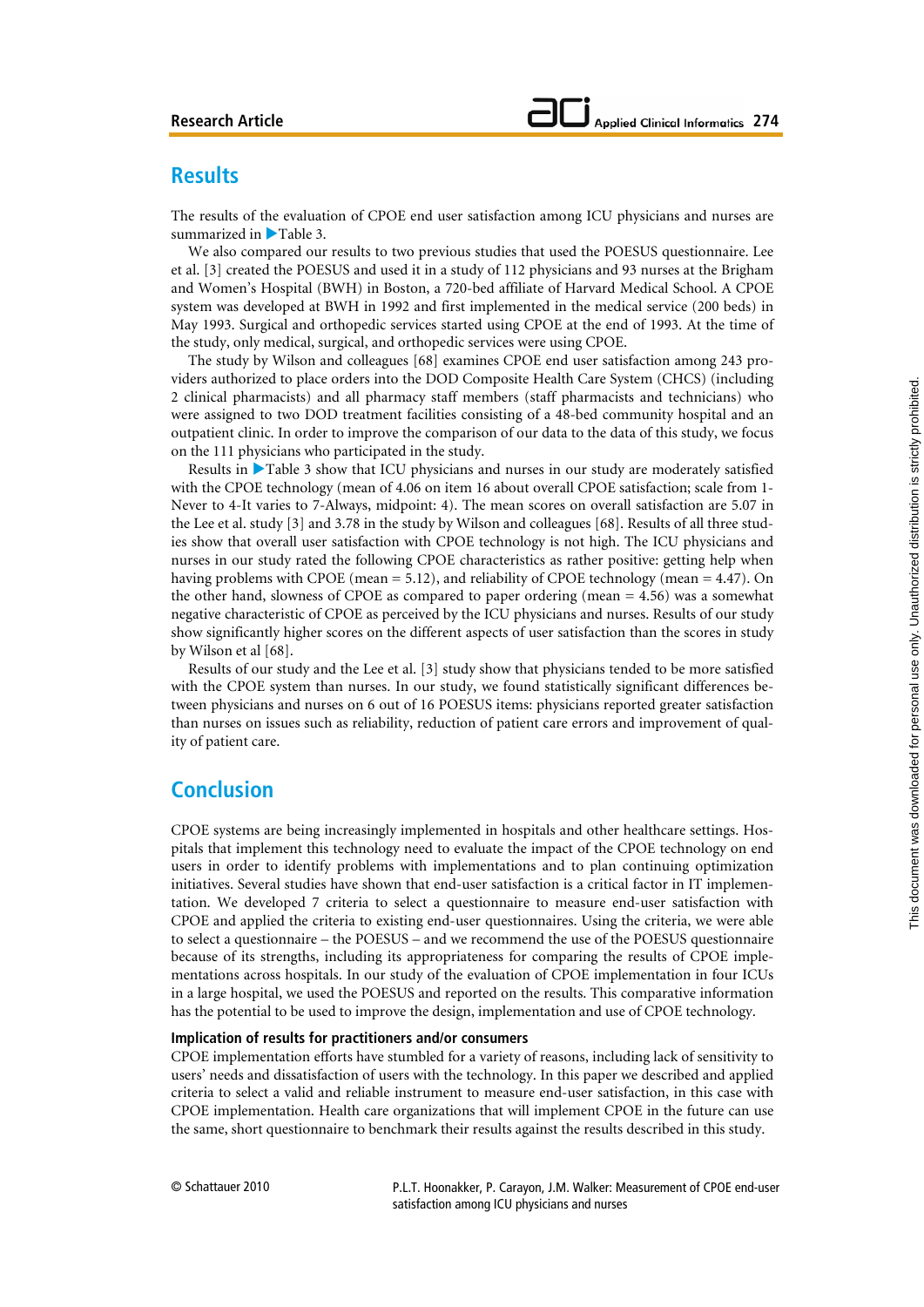#### **Conflict of Interest**

None of the authors has a conflict of interest. The authors of the paper do not have any financial or commercial interest in products discussed in the paper.

#### **Acknowledgements**

This research was made possible by funding from the Agency for Healthcare Research and Quality [69]. Grant Number: R01 HS15274. Principal Investigator: Pascale Carayon, Ph.D.

We would like to thank Carla Alvarado, Randi Cartmill, Steve Douglas, Bentzi Karsh, Kerry McGuire, Bonnie Paris, Alyssa Pisarski, Ann Schoofs Hundt, Kara Schulz, and Tosha Wetterneck for providing comments to earlier drafts of this paper.

#### **Human Subject Research Approval**

This study was approved by the institutional review boards of the University of Wisconsin-Madison and Geisinger Health System.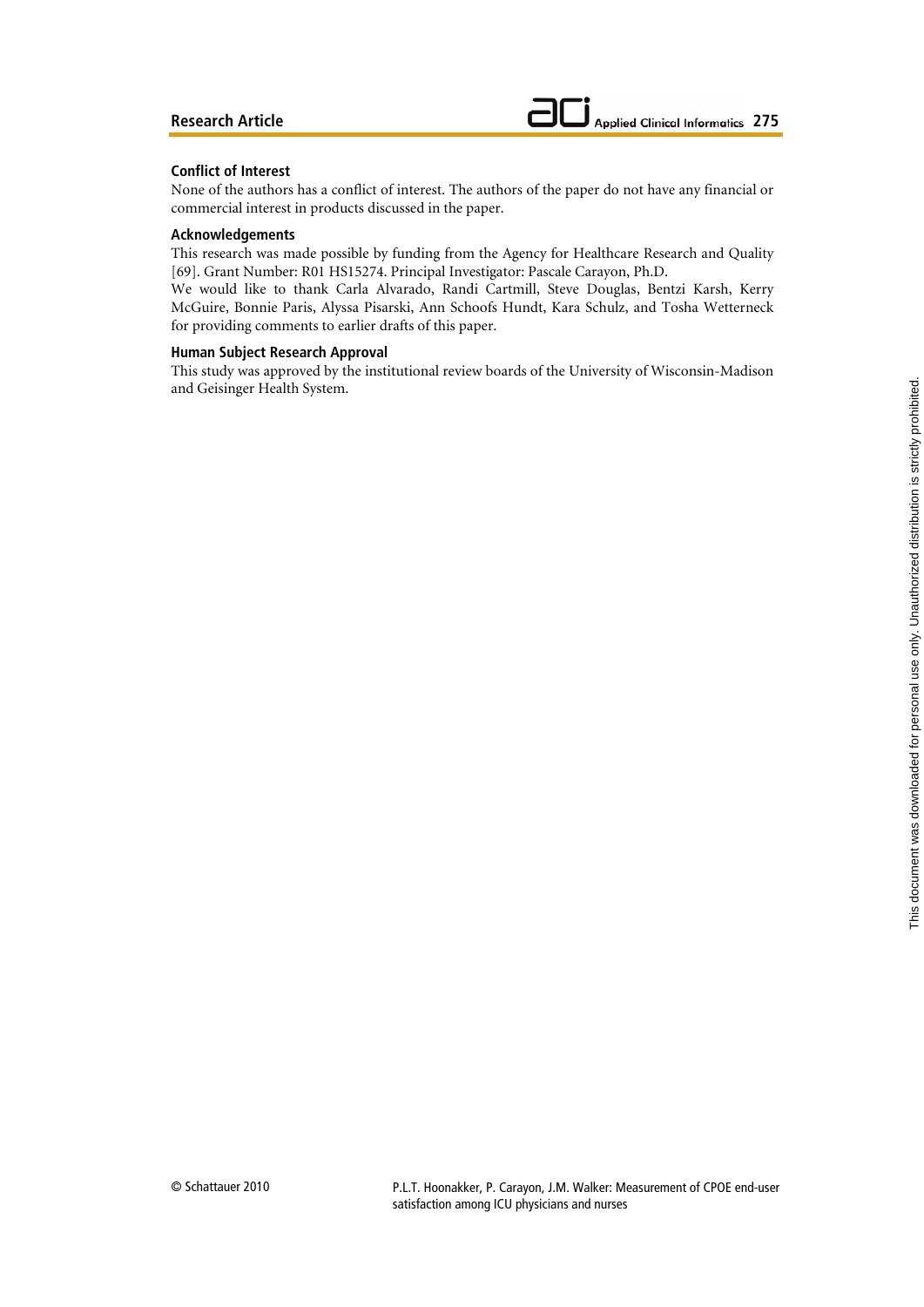# **Applied Clinical Informatics 276**

#### **Table 1** Description of 10 questionnaires for measuring end-user satisfaction

| #              | Name                                                                                       | besemption or to questionnancs to<br><b>Authors</b> | measanng ena aser sans<br><b>Concepts measured</b>                                                                                                        | # Items        | <b>Response categories</b>                              |
|----------------|--------------------------------------------------------------------------------------------|-----------------------------------------------------|-----------------------------------------------------------------------------------------------------------------------------------------------------------|----------------|---------------------------------------------------------|
| $\mathbf{1}$   | Computer<br>User<br>Satisfaction<br>Questionnaire<br>$(CUS-Q)$                             | 1983 [70]                                           | Bailey & Pearson 39 factors affecting<br>satisfaction                                                                                                     | 156            | Four semantic differential scales<br>$(1-7)$ per item   |
| $\overline{2}$ | Computer<br>System<br><b>Usability</b><br>Questionnaire<br>$(CSU-Q)$                       | Lewis 1995 [71]                                     | System usefulness<br>Information quality<br>Interface quality                                                                                             | 19             | Likert scale (1-7) Strongly agree-<br>Strongly disagree |
| 3              | End-user<br>Computing<br>Satisfaction<br>Questionnaire<br>$(EUCS-Q)$                       | Doll &<br>Torkzadeh 1988<br>$[22]$                  | Content<br>Accuracy<br>Format<br>Ease of use<br><b>Timeliness</b>                                                                                         | 12             | Likert scale (1-5)                                      |
| 4              | <b>Extended End-</b><br>user<br>Computing<br>Satisfaction<br>Questionnaire<br>(EUCS-Q-Xb)  | Chin & Lee 2000<br>$[72]$                           | Content<br>Accuracy<br>Format<br>Ease of use<br><b>Timeliness</b><br>Satisfaction with<br>computing speed                                                 | 29             | Likert scale (1-5)                                      |
|                |                                                                                            |                                                     | <b>Prior expectations</b><br>Prior needs                                                                                                                  | $+14$<br>$+14$ |                                                         |
| 5              | Physician<br><b>Order Entry</b><br>User<br>Satisfaction<br>and Usage<br>Survey<br>(POESUS) | Lee et al. 1996<br>$[3]$                            | <b>Reliability</b><br>Speed<br>Ease of use<br>Adequacy of training<br>Impact on Productivity<br>and patient care                                          | 16             | Likert scales (1-7) Never-Always                        |
|                |                                                                                            |                                                     | Features of CPOE                                                                                                                                          | $+9$           | Not useful at all-extremely useful                      |
| 6              | Perceived<br><b>Usefulness</b><br>and Perceived<br>Ease of Use<br>questionnaire<br>(PUPEU) | Davis 1989 [28]                                     | <b>Usefulness</b><br>Ease of Use                                                                                                                          | 12             | Likert scale (1-7) Strongly agree-<br>Strongly disagree |
| 7              | for User<br>Interface<br>Satisfaction<br>(QUIS v5)                                         | $[73]$                                              | Questionnaire Chin et al. 1998 Overall reactions to the<br>software<br>Screen<br>Terminology and system<br>information<br>Learning<br>System capabilities | 21             | Semantic differential scales (0-9)                      |
| 8              | System<br><b>Usability Scale</b><br>(SUS)                                                  | <b>Brooke, 1996</b><br>$[74]$                       | <b>Usability</b>                                                                                                                                          | 10             | Likert scale (1-5) Strongly agree-<br>Strongly disagree |
| 9              | User<br><b>Information</b><br>Satisfaction<br>(UISc)                                       | Yves et al (1983)<br>$[75]$                         | Staff and services<br><b>Information Product</b><br>User knowledge and<br>involvement                                                                     | 26             | Two semantic differential scales<br>$(1-7)$ per item    |

 b EUCS-Q-X is the extended version of EUCS-Q. As far as we know, it has never been tested in a validation study. c UIS is the short version of CUSQ

© Schattauer 2010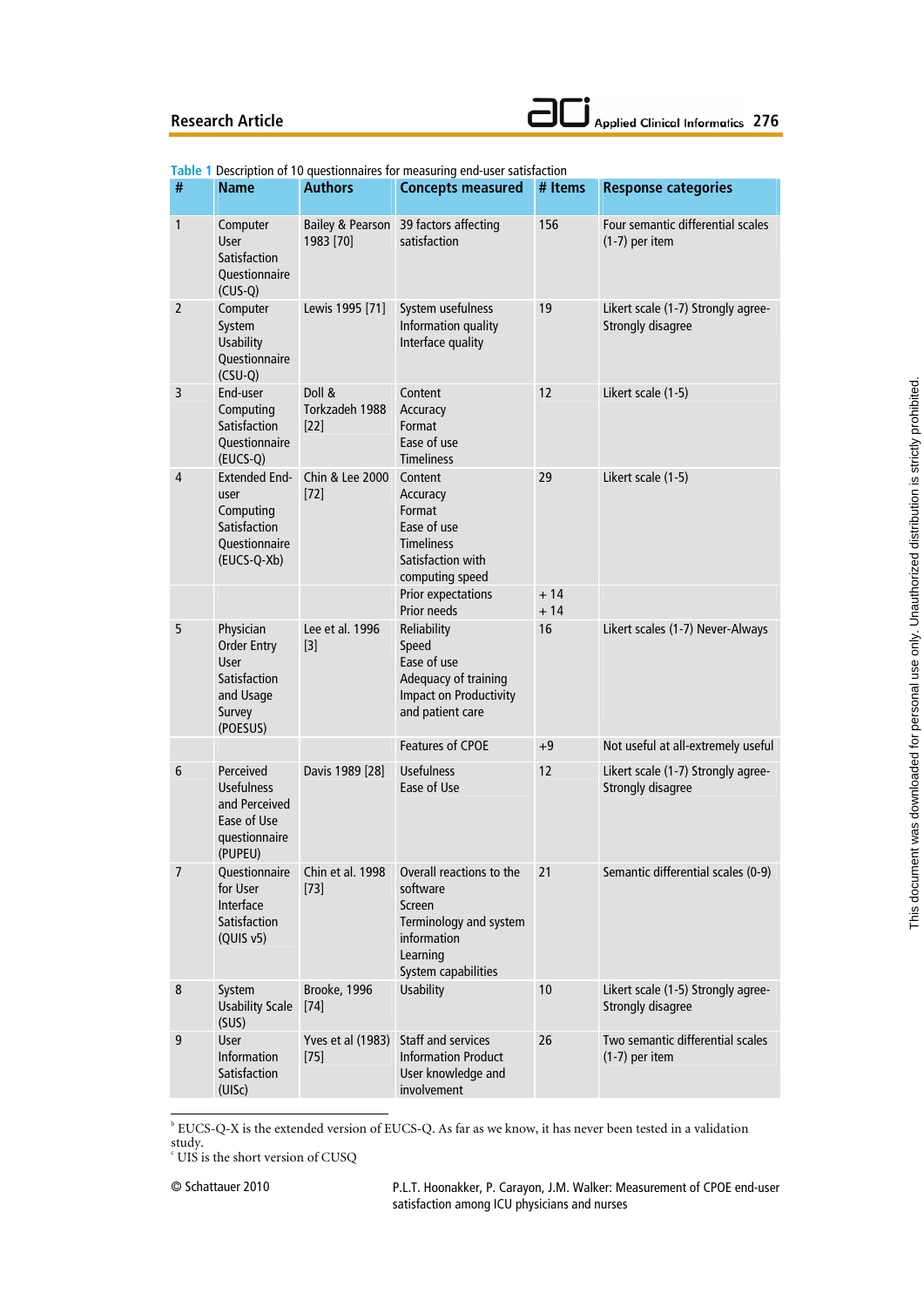| #  |                                                                                                                    | <b>Name</b>                                                           | <b>Authors</b> | <b>Concepts measured</b>                                             | # Items | <b>Response categories</b>                             |  |  |  |
|----|--------------------------------------------------------------------------------------------------------------------|-----------------------------------------------------------------------|----------------|----------------------------------------------------------------------|---------|--------------------------------------------------------|--|--|--|
| 10 |                                                                                                                    | Usability,<br>Satisfaction &<br>Ease of use<br>questionnaire<br>(USE) | Lund 2001 [76] | <b>Usefulness</b><br>Ease of use<br>Ease of learning<br>Satisfaction | 30      | Likert scale (1-7)<br>Strongly agree-Strongly disagree |  |  |  |
|    | Maxima a compatible come force the same cometiments, the consettion the contribution inflitting formula or of come |                                                                       |                |                                                                      |         |                                                        |  |  |  |

Notes: + means that apart from the core questionnaire, the questionnaire contains an additional number of questions on specific topics. A Likert scale is the sum of responses on several Likert items. A Likert item is a statement which the respondent is asked to evaluate according to any kind of subjective or objective criteria; generally the level of agreement or disagreement is measured. The format of a typical five-level Likert scale is: (1) Strongly disagree, (2) Disagree, (3) Neither agree nor disagree, (4) Agree, and (5) Strongly agree. The Semantic Differential (SD) measures people's reactions to stimulus words and concepts in terms of ratings on bipolar scales defined with contrasting adjectives at each end. An example of a SD scale is: Good (1), (2), (3), (4), (5) Bad.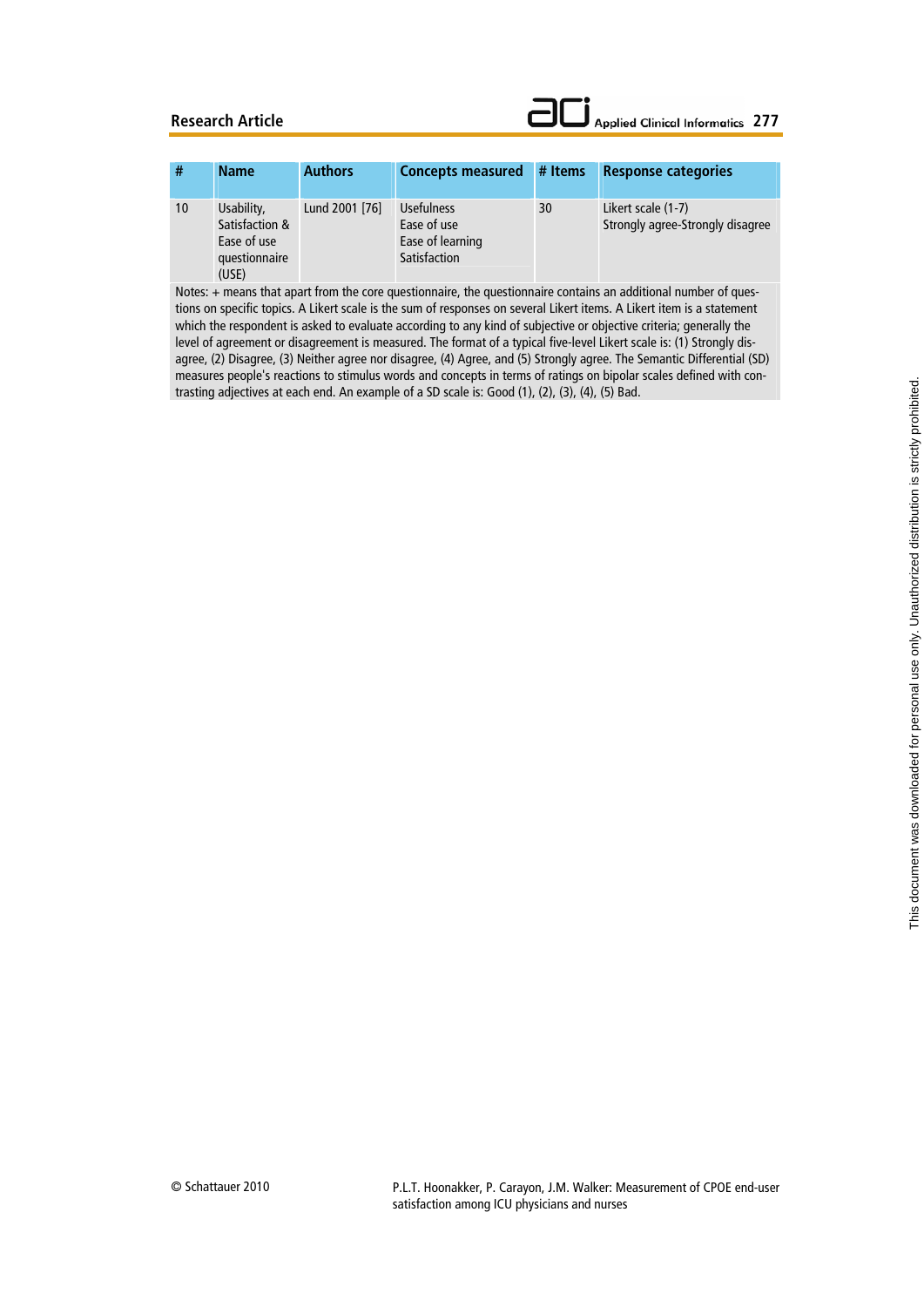|                | <b>Name</b>   | <b>Domain</b> | Concep-<br>tualiza-<br>tion | Cron-<br>bach's $\alpha$ | <b>Validity</b>                    | <b>Data for</b><br>com-<br>parison<br>available | R/F<br><b>Study</b> | <b>CPOE</b>  | <b>WBS</b>   |
|----------------|---------------|---------------|-----------------------------|--------------------------|------------------------------------|-------------------------------------------------|---------------------|--------------|--------------|
| $\mathbf{1}$   | CUSQ          | G             | L/T/E                       | 0.93                     | Content<br>Predictive<br>Construct | Y                                               | Y<br>[75, 77]       | ${\sf N}$    | ${\sf N}$    |
| $\overline{2}$ | CSUQ          | G             | L/E                         | 0.95                     | Content<br>Construct               | $\mathsf{N}$                                    | Y<br>[78, 79]       | ${\sf N}$    | Y[78, 79]    |
| 3              | <b>EUCSQ</b>  | G             | $\mathsf{T}$                | 0.92                     | Content<br>Predictive<br>Construct | N                                               | Y<br>$[80 - 84]$    | ${\sf N}$    | Y[82]        |
| $\overline{4}$ | EUCSQ-X       | G             | T                           | $\overline{\phantom{0}}$ |                                    | $\overline{\phantom{0}}$                        |                     |              |              |
| 5              | <b>POESUS</b> | S             | E                           | 0.85                     | Construct                          | Y                                               | Υ<br>[68]           | Y[3, 68]     | ${\sf N}$    |
| 6              | <b>PUPEU</b>  | G             | L/T                         | 0.98<br>0.94             | Content<br>Predictive<br>Construct | N                                               | Υ<br>$[85 - 88]$    | ${\sf N}$    | N            |
| $\overline{7}$ | QUIS          | G/S           | E                           | 0.94                     | Predictive<br>Construct            | Y                                               | Y<br>[89, 90]       | Y[8]         | Y[90, 91]    |
| 8              | SUS           | G             | E                           | N/A                      | Predictive<br>Construct            | N                                               | Y<br>[92, 93]       | $\mathsf{N}$ | Y            |
| 9              | UIS           | G             | L/E                         | 0.89                     | Content<br>Predictive<br>Construct | Y                                               | Υ<br>$[94-96]$      | $\mathsf{N}$ | $\mathsf{N}$ |
| 10             | <b>USE</b>    | G             | L/E                         | "high"                   | Construct                          | $\mathsf{N}$                                    | ${\sf N}$           | ${\sf N}$    | $\mathsf{N}$ |

**Table 2** Characteristics of end-user satisfaction questionnaires

G = General, S = Specific; L/T/E = Literature Review/Theoretical/Empirical; R/F Study = Replication/Follow-up study available; CPOE = Used in CPOE implementation study; WBS = Web Based Survey;  $Y = Yes$ ;  $N = No$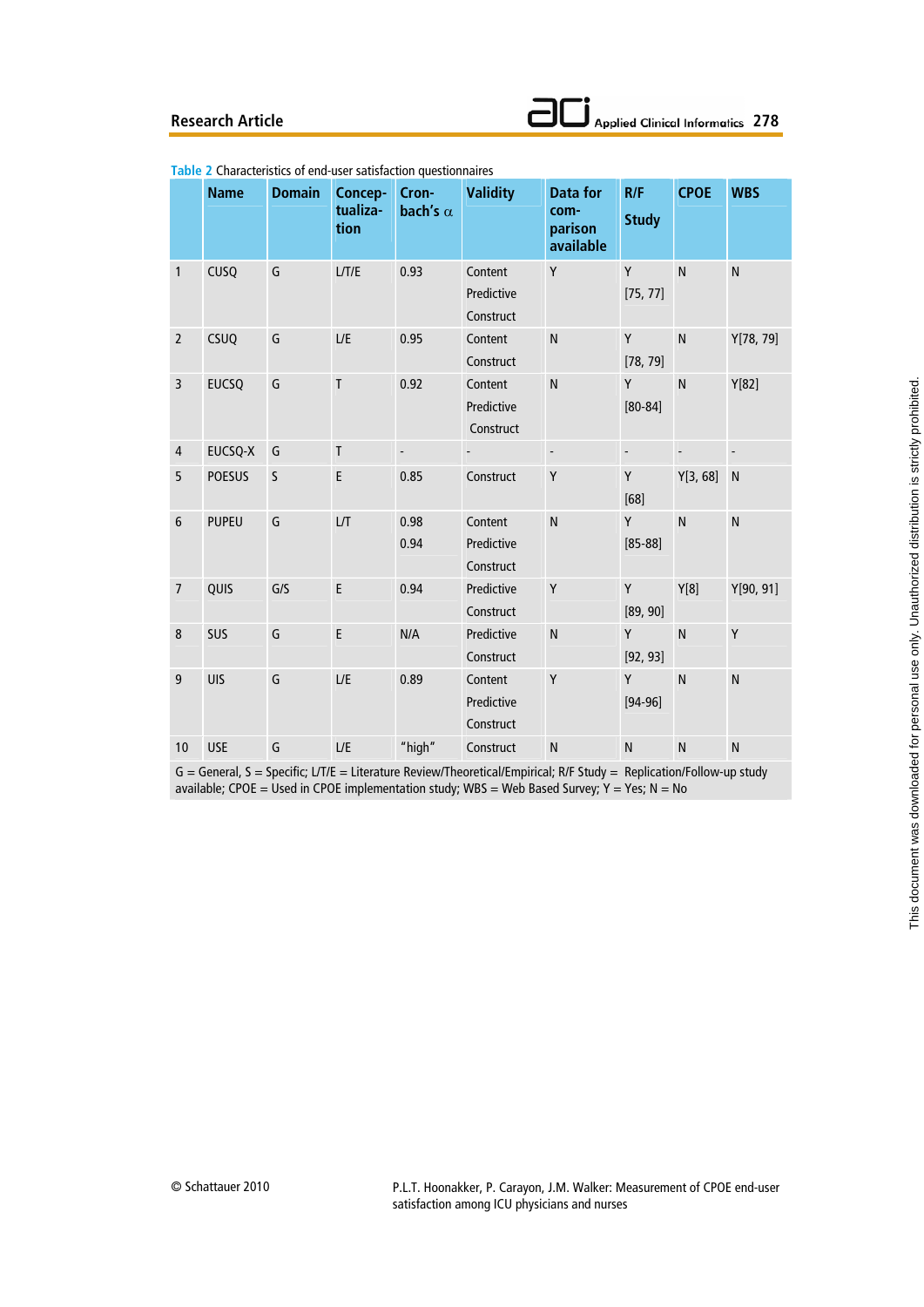**Table 3** Reference scores for the items in POESUS in three studies (A, B and C): Means (on a scale from 1-7), standard deviations (SD), sample size [N] comparisons (Comp.) and statistically significant differences (Sign.) between the three studies.

|                 |                                                                                        | B:<br>C: This study<br>A: Lee et al., 1996<br><b>Wilson</b><br>et al.,<br>2000 |                                                          | Comp.                                 | Sign.                                              |                                          |                                                         |                                          |              |                       |
|-----------------|----------------------------------------------------------------------------------------|--------------------------------------------------------------------------------|----------------------------------------------------------|---------------------------------------|----------------------------------------------------|------------------------------------------|---------------------------------------------------------|------------------------------------------|--------------|-----------------------|
|                 |                                                                                        | А.<br>All<br>$[N =$<br>205]                                                    | $A1$ :<br><b>Physicia</b><br><b>ns</b><br>$[N =$<br>112] | A2:<br><b>Nurses</b><br>$IN =$<br>93] | B<br><b>Physicia</b><br><b>ns</b><br>$[N =$<br>112 | C <sub>i</sub><br>All<br>$[N =$<br>177]  | $C1$ :<br><b>Physicia</b><br><b>ns</b><br>$IN =$<br>54] | $C2$ :<br><b>Nurses</b><br>$IN =$<br>121 |              |                       |
|                 |                                                                                        | Mean<br>(SD)<br>[N]                                                            | <b>Mean</b><br>(SD)<br>[N]                               | <b>Mean</b><br>(SD)<br>[N]            | <b>Mean</b><br>(SD)<br>[N]                         | <b>Mean</b><br>(SD)<br>[N]               | <b>Mean</b><br>(SD)<br>[N]                              | <b>Mean</b><br>(SD)<br>[N]               |              |                       |
| $\mathbf{1}$    | The order entry<br>system is<br>reliable - it does<br>its job<br>consistently.         |                                                                                |                                                          |                                       | 3.93<br>(0.97)<br>$[N = 106]$                      | 4.47<br>(1.10)<br>$[N = 162]$            | 5.94<br>(1.00)<br>$[N = 52]$                            | 4.25<br>(1.05)<br>$[N = 108]$            | B/C<br>C1/C2 | $***$<br>$***$        |
| $\overline{2}$  | <b>Order entry</b><br>improves my<br>productivity.                                     |                                                                                |                                                          |                                       | 3.68<br>(1.08)<br>$[N = 106]$                      | 3.83<br>(1.56)<br>$[N = 163]$            | 4.25<br>(1.64)<br>$[N = 52]$                            | 3.62<br>(1.48)<br>$[N = 109]$            | B/C<br>C1/C2 | <b>NS</b><br>$^\star$ |
| 3               | Order entry has<br>a negative<br>impact on<br>patient care.                            |                                                                                |                                                          |                                       | 2.09<br>(0.89)<br>$[N = 107]$                      | 4.09<br>(1.49)<br>$[N = 163]$            | 3.88<br>(1.53)<br>$[N = 52]$                            | 4.18<br>(1.48)<br>$[N = 109]$            | B/C<br>C1/C2 | $***$<br><b>NS</b>    |
| $\overline{4}$  | <b>Order entry</b><br>reduces patient<br>care errors.                                  |                                                                                |                                                          |                                       | 3.50<br>(0.97)<br>$[N = 107]$                      | 4.06<br>(1.16)<br>$[N = 163]$            | 4.53<br>(1.16)<br>$[N = 51]$                            | 3.83<br>(1.10)<br>$[N = 110]$            | B/C<br>C1/C2 | $***$<br>$***$        |
| 5               | The order entry<br>system is easy to<br>use.                                           |                                                                                |                                                          |                                       | 3.50<br>(1.07)<br>$[N = 106]$                      | 3.94<br>(1.42)<br>$[N = 158]$            | 4.22<br>(1.54)<br>$[N = 51]$                            | 3.80<br>(1.33)<br>$[N = 105]$            | B/C<br>C1/C2 | $\star$<br><b>NS</b>  |
| 6               | <b>Compared to</b><br>paper ordering,<br>order entry<br>slows me down.                 |                                                                                |                                                          |                                       | 2.70<br>(1.26)<br>$[N = 103]$                      | 4.56<br>(1.71)<br>$[N = 164]$            | 4.62<br>(1.81)<br>$[N = 52]$                            | 4.55<br>(1.67)<br>$[N = 110]$            | B/C<br>C1/C2 | $***$<br><b>NS</b>    |
| $\overline{7}$  | <b>Order entry</b><br>gives me the<br>information I<br>need to write<br>better orders. |                                                                                |                                                          |                                       | 3.36<br>(1.09)<br>$[N = 96]$                       | 4.06<br>(1.21)<br>$[N = 138]$ $[N = 52]$ | 4.40<br>(1.24)                                          | 3.82<br>(1.14)<br>$[N = 84]$             | B/C<br>C1/C2 | $***$<br>$\star\star$ |
| 8               | I feel I had<br>adequate<br>training on order<br>entry.                                |                                                                                | 4.65<br>$(\cdot)$<br>$[N - 112]$                         | 4.77<br>$(\cdot)$<br>$[N~293]$        | 3.49<br>(1.00)<br>$[N = 99]$                       | 4.04<br>(1.45)<br>$[N = 149]$            | 4.85<br>(1.20)<br>$[N = 52]$                            | 3.58<br>(1.38)<br>$[N = 95]$             | B/C<br>C1/C2 | $\star\star$<br>$***$ |
| 9               | <b>Order entry</b><br>improves the<br>quality of<br>patient care.                      |                                                                                |                                                          |                                       | 3.57<br>(0.98)<br>$[N = 106]$                      | 3.99<br>(1.38)<br>$[N = 156]$            | 4.67<br>(1.14)<br>$[N = 51]$                            | 3.62<br>(1.35)<br>$[N = 103]$            | B/C<br>C1/C2 | $\star$<br>$***$      |
| 10 <sup>°</sup> | <b>System response</b><br>time on order<br>entry is slow.                              |                                                                                |                                                          |                                       | 2.81<br>(1.19)<br>$[N = 105]$                      | 3.88<br>(1.38)<br>$[N = 158]$ $[N = 52]$ | 4.08<br>(1.48)                                          | 3.80<br>(1.31)<br>$[N = 105]$            | B/C<br>C1/C2 | $***$<br><b>NS</b>    |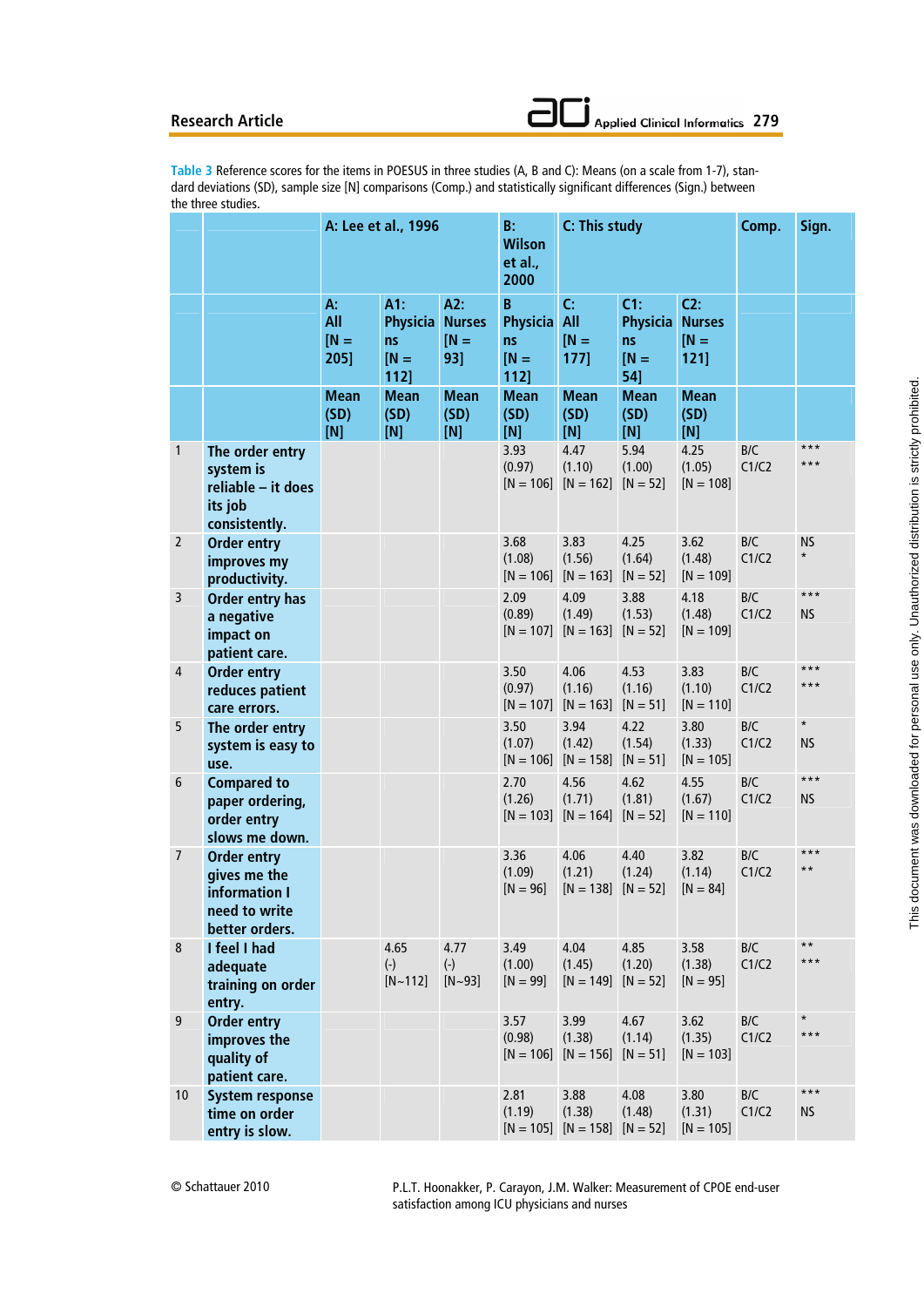|    |                                                                                     | A: Lee et al., 1996           |                                                          |                                       | B:<br><b>Wilson</b><br>et al.,<br>2000              | C: This study                           |                                                         |                                             | Comp.                        | Sign.                              |
|----|-------------------------------------------------------------------------------------|-------------------------------|----------------------------------------------------------|---------------------------------------|-----------------------------------------------------|-----------------------------------------|---------------------------------------------------------|---------------------------------------------|------------------------------|------------------------------------|
|    |                                                                                     | А:<br>All<br>$IN =$<br>205]   | $A1$ :<br><b>Physicia</b><br><b>ns</b><br>$IN =$<br>112] | A2:<br><b>Nurses</b><br>$IN =$<br>93] | B<br><b>Physicia</b><br><b>ns</b><br>$[N =$<br>112] | C <sub>i</sub><br>All<br>$IN =$<br>177] | $C1$ :<br><b>Physicia</b><br><b>ns</b><br>$IN =$<br>54] | $C2$ :<br><b>Nurses</b><br>$IN =$<br>$121]$ |                              |                                    |
|    |                                                                                     | <b>Mean</b><br>(SD)<br>[N]    | <b>Mean</b><br>(SD)<br>[N]                               | <b>Mean</b><br>(SD)<br>[N]            | <b>Mean</b><br>(SD)<br>[N]                          | <b>Mean</b><br>(SD)<br>[N]              | <b>Mean</b><br>(SD)<br>[N]                              | <b>Mean</b><br>(SD)<br>[N]                  |                              |                                    |
| 11 | When I have a<br>problem with<br>order entry, I<br>just ask<br>someone for<br>help. |                               |                                                          |                                       | 3.51<br>(0.92)<br>$[N = 103]$                       | 5.12<br>(1.28)<br>$[N = 152]$           | 4.90<br>(1.13)<br>$[N = 52]$                            | 5.24<br>(1.36)<br>$[N = 98]$                | B/C<br>C1/C2                 | $***$<br><b>NS</b>                 |
| 12 | I feel that I can<br>benefit from<br>refresher classes<br>on order entry.           |                               |                                                          |                                       | 3.22<br>(1.16)<br>$[N = 101]$                       | 3.82<br>(1.77)<br>$[N = 152]$           | 3.67<br>(1.72)<br>$[N = 52]$                            | 3.91<br>(1.81)<br>$[N = 98]$                | B/C<br>C1/C2                 | $**$<br><b>NS</b>                  |
| 13 | <b>When I need</b><br>help on order<br>entry, I can find<br>it.                     |                               |                                                          |                                       | 3.21<br>(1.06)<br>$[N = 98]$                        | 4.36<br>(1.36)<br>$[N = 151]$           | 4.62<br>(1.32)<br>$[N = 52]$                            | 4.22<br>(1.37)<br>$[N = 97]$                | B/C<br>C1/C2                 | $***$<br><b>NS</b>                 |
| 14 | Overall, order<br>entry improves<br>the safety of<br>care I provide                 |                               |                                                          |                                       |                                                     | 4.18<br>(1.33)<br>$[N = 158]$           | 4.71<br>(1.24)<br>$[N = 51]$                            | 3.90<br>(1.30)<br>$[N = 105]$               | B/C<br>C1/C2                 | $**$                               |
| 15 | Overall, order<br>entry saves me<br>time.                                           |                               |                                                          |                                       | $\frac{1}{2}$                                       | 3.70<br>(1.66)<br>$[N = 159]$           | 4.21<br>(1.71)<br>$[N = 52]$                            | 3.46<br>(1.56)<br>$[N = 105]$               | B/C<br>C1/C2                 | $**$                               |
| 16 | Overall, I am<br>satisfied with<br>the order entry<br>system.                       | 5.07<br>(1.30)<br>$[N = 205]$ | 5.26<br>(1.45)<br>$[N = 112]$ $[N = 93]$                 | 4.84<br>(1.30)                        | 3.78<br>(0.87)<br>$[N = 106]$                       | 4.06<br>(1.42)<br>$[N = 159]$           | 4.56<br>(1.26)<br>$[N = 52]$                            | 3.80<br>(1.44)<br>$[N = 105]$ A/C           | A1/A2<br>A/B<br>B/C<br>C1/C2 | ¥<br>$***$<br>$***$<br>ΝS<br>$***$ |

Note: Comp = Comparison, Sign = Significance. \*, \*\*, \*\*\* = statistically different at p<0.05, p<0.01, and p<0.001 respectively. Items 3, 6, 10 and 12 are in reversed order meaning that a low(er) score is favorable.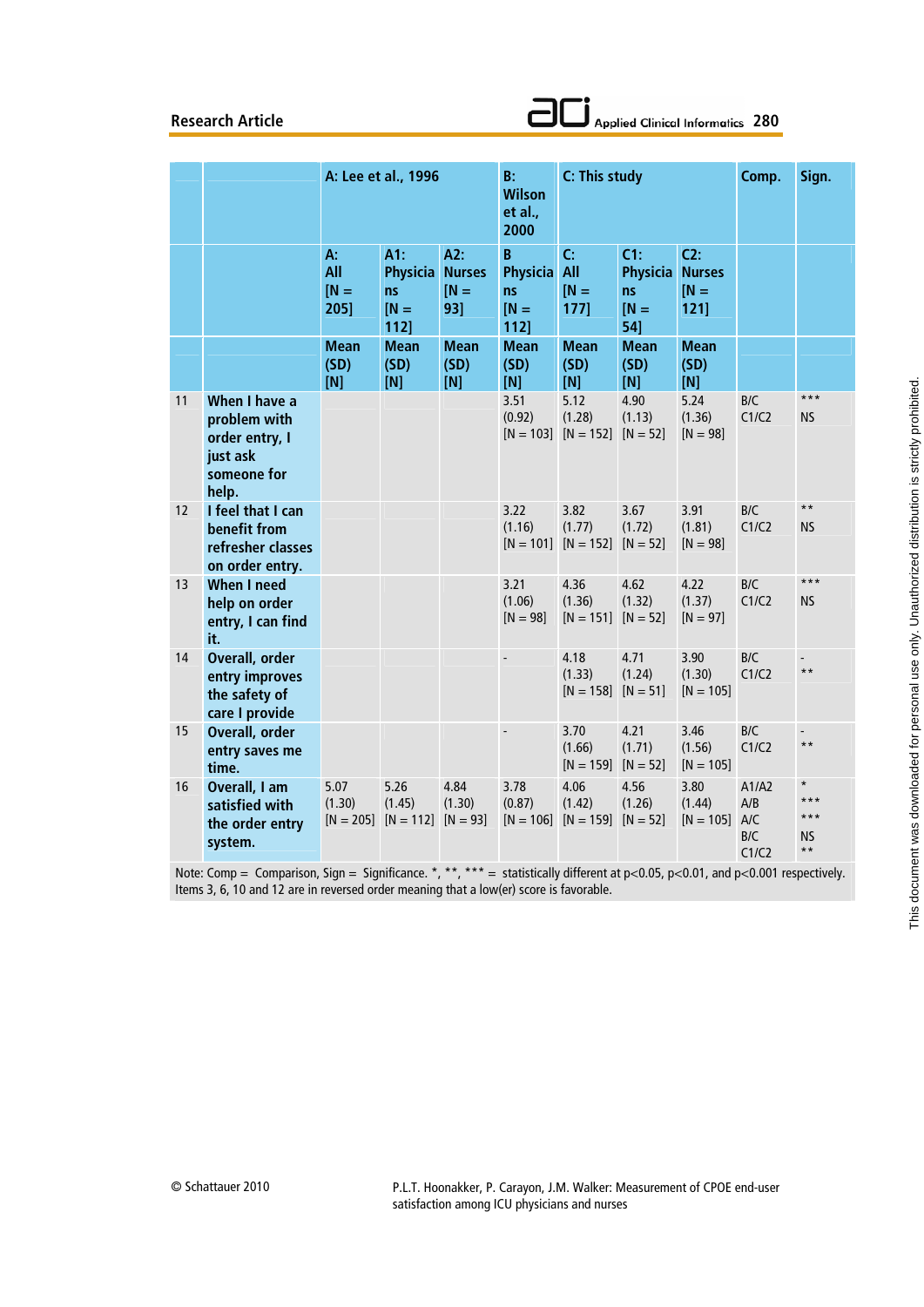# **References**

- 1. Tierney WM, Miller ME, Overhage JM, McDonald CJ. Physician inpatient order writing on microcomputer workstations: effects on resource utilization. JAMA 1993; 269: 379-383-
- 2. Sittig, DF, Stead WW. Computer-based physician order entry: the state of the art. J Am Med Inform Assoc 1994; 1: 108-123.
- 3. Lee F, Teich JM, Spurr CD, Bates DW. Implementation of physician order entry: user satisfaction and self- reported usage patterns. J Am Med Inform Assoc 1996; 3: 42-55.
- 4. Furukawa MF, Raghu TS, Spaulding TJ, Vinze A. Adoption of health information technology for medicatoion safety in US hospitals, 2006. Health Affairs 2008; 27: 865-875.
- 5. Aarts J, Koppel R. Implementation of computerized physician order entry in seven countries. Health Aff 2009; 28: 404-414.
- 6. Jha AK et al. Use of Electronic Health Records in U.S. Hospitals. New England Journal of Medicine 2009; 360: 1628-1638.
- 7. Delbanco, S. Usage of CPOE steadily increasing, Leapfrog says: but top exec is disappointed with rate of adoption. HealthCare Benchmarks and Quality Improvement 2006; 13: 33-34.
- 8. Murff HJ, Kannry J. Physician satisfaction with two order entry systems. Journal of the American Medical Informatics Association 2001; 8: 499-509.
- 9. Overhage JM, Tierney WM, Zhou X-H, McDonald CJ. A randomized trial of "corollary orders" to prevent errors of omission. Journal of the American Medical Informatics Association 1997; 4: 364-375.
- 10. Bates DW et al. Effect of computerized physician order entry and a team intervention on prevention of serious medication errors. Journal of the American Medical Association 1998; 280: 1311-1316.
- 11. Bates DW et al. The Impact of Computerized Physician Order Entry on Medication Error Prevention. J Am Med Inform Assoc 1999; 6: 313-321.
- 12. Teich JM et al. Effects of computerized physician order entry on prescribing practices. Archives of Internal Medicine 2000; 160: 2741-2747.
- 13. Kaushal R, Shojania KG, Bates DW. Effects of Computerized Physician Order Entry and Clinical Decision Support Systems on Medication Safety: A Systematic Review. Arch Intern Med 2003; 163: 1409-1416.
- 14. Bates DW, Kuperman GJ, Teich JM. Computerized physician order entry and quality of care. Qual Manag Health Care 1994; 2: 8-27.
- 15. Connolly C. Cedars-Sinai doctors cling to pen and paper. Washington Post; 2005.
- 16. Massaro TA. Introducing physician order entry at a major academic center: I. Impact on organizational culture and behavior. Acad Med 1993; 68: 20-25.
- 17. Massaro TA. Introducing physician order entry at a major academic center: II. Impact on medical education. Acad Med 1993; 68: 25-30.
- 18. Bates DW. Invited commentary: The road to implementation of the electronic health record. Proc Bayl Univ Med Cent 2006; 19: 311-312.
- 19. Sittig DF et al. Emotional aspects of computer-based provider order entry: a qualitative study. J Am Med Inform Assoc 2005; 12: 561-567.
- 20. Ash JS et al. Perceptions of physician order entry: Results of a cross-site qualitative study. Methods in Information Medicine 2003; 42: 313-323.
- 21. Ash J, Fournier L, Stavri P, Dykstra R. Principles for a successful computerized physician order entry implementation. AMIA Annu Symp Proc; 2003: 36-40.
- 22. Doll W, Torkzadeh G. The measurement of end-user computing satisfaction. MIS Quarterly 1988; 12: 259-274.
- 23. McLean ER. End-users as application developers. MIS Quarterly 1979; 3: 37-46.
- 24. Rockart JF, Flannery LS. The management of end user computing. Communications of the ACM 1983; 26: 776-784.
- 25. International Standards Organisation (ISO) ISO 9241-11: Guidance on Usability Geneva: International Standards Organisation (ISO); 1998.
- 26. Fishbein M, Ajzen I. Belief, attitude, intention and behavior: An introduction to theory and research. Reading, MA: Addison-Wesley; 1975.
- 27. Baroudi JJ, Olson MH, Ives B. An empirical study on the impact of user involvement on system usage and information satisfaction. Communications of the ACM 1986; 29: 232-238.
- 28. Davis FD. Perceived usefulness, perceived ease of use, and user acceptance of information technology. MIS Quarterly 1989; 13: 319-340.
- 29. Davis FD, Bagozzi RP, Warshaw PR. User Acceptance of Computer Technology: A Comparison of Two Theoretical Models. Management Science 1989; 35: 982-1001.
- 30. Bagozzi RP, Davis FD, WarshawPR. Development and test of a theory of technological learning and usage. Human Relations 1992; 45: 660-686.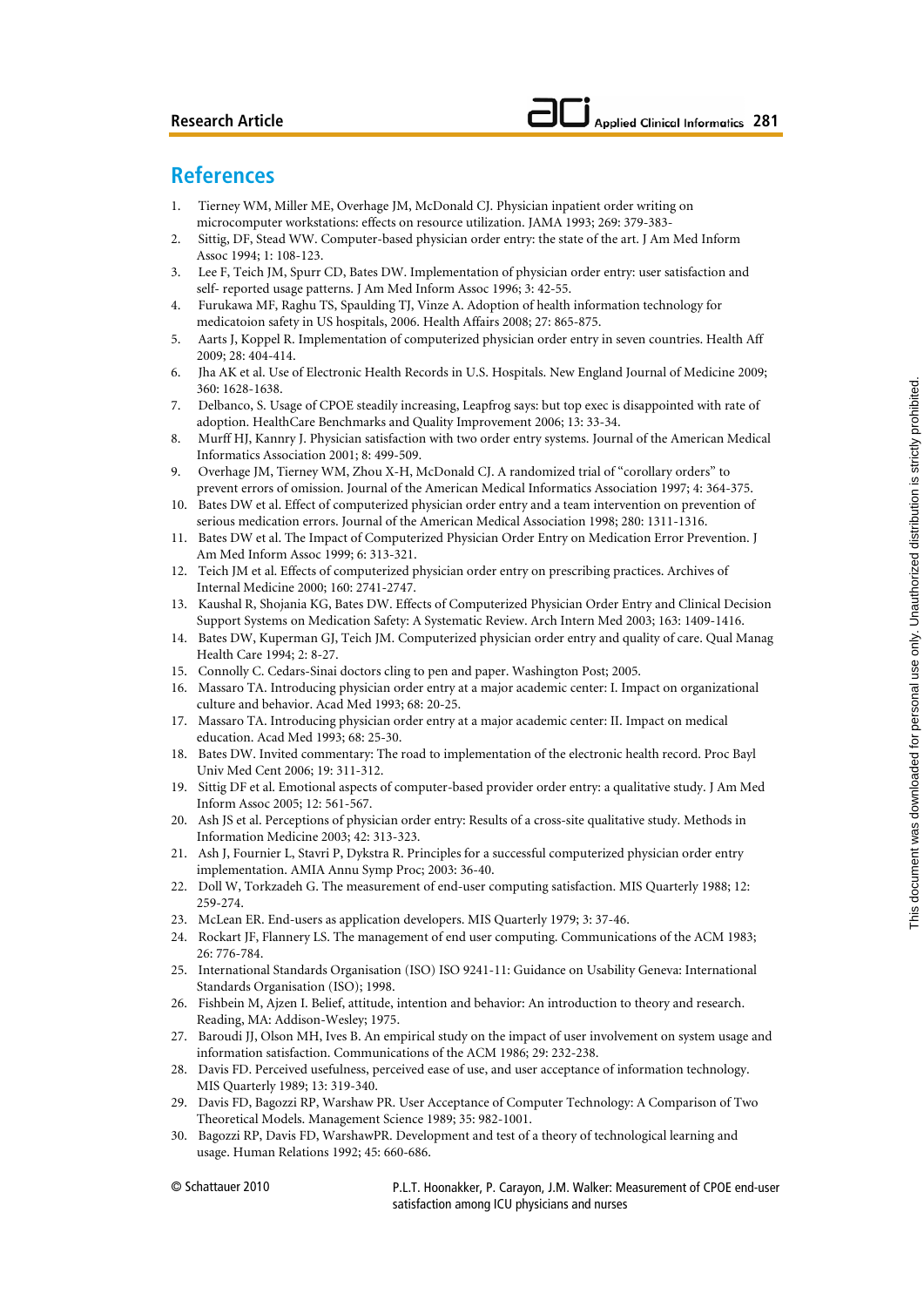- 31. Venkatesh V, Davis FD. A theoretical extension of the technology acceptance model: Four longitudinal field studies. Management Science 2000; 46: 186-204.
- 32. Mathieson K, Peacock E, Chin WW. Extending the Technology Acceptance Model: The Influence of Perceived User Resources. Database 2001; 32: 80-112.
- 33. Venkatesh V, Morris MG, Davis GB, Davis FD. User acceptance of information technology: Toward a unified view. MIS Quarterly 2003; 27: 425-478.
- 34. Karsh B, Holden R. New technology implementation in health care. In: Carayon, P., ed. Handbook of Human Factors and Ergonomics in Patient Safety. Mahwah, NJ: Lawrence Erlbaum Associates; 2006: 393- 410.
- 35. Karsh B. Beyond usability: designing effective technology implementation systems to promote patient safety. Qual Saf Health Care 2004; 13: 388-394.
- 36. Shortell SM et al. Organizational assessment in intensive care units (ICUs): construct development, reliability, and validity of the ICU nurse-physician questionnaire. Medical Care 1991; 29: 709-726.
- 37. Sitzia J. How valid and reliable are patient satisfaction data? An analysis of 195 studies. Int J Qual Health Care 1999; 11: 319-328.
- 38. Nunnaly JC. Psychometric theory. California: McGraw Hill; 1978.
- 39. Rossi PH, Wright JD, Anderson AB (eds.) Handbook of Survey Research. Orlando, FL: Academic Press; 1983.
- 40. Belson WA. Validity in Survey Research. Brookfield, VM: Gower Publishing Company; 1986.
- 41. Babbie E. Survey Research Methods. Belmont, CA: Wadsworth Publishing Company; 1990.
- 42. Dillman DA. Mail and Internet Surveys: The Tailored Design Method. New York: John Wiley and Sons; 2000.
- 43. Hoonakker PLT, Carayon P, Schoepke J. Development of a short questionnaire to evaluate turnover and retention in the IT work force: art or science? In: Carayon P, Kleiner B, Robertson M, Hoonakker P. (eds.) Human Factors in Organizational Design and Management. Santa Monica, CA: IEA Press; 2005: 555-560.
- 44. Carayon P, Hoonakker PLT. Survey Design. In: Karwoski W. (ed.) International Encyclopedia of Ergonomics and Human Factors. Boca Raton, FL: CRC Press; 2000: 1899-1902.
- 45. Carayon P, Hoonakker PLT. Macroegronomic Organizational Questionnaire Survey (MOQS). In: Stanton N et al (eds.) Handbook of Human Factors and Ergonomic Methods. Boca Raton, FL: CRC Press; 2004: 76-71/76-10.
- 46. Hoonakker PLT, Carayon P. Questionnaire Survey Nonresponse: A comparison of postal mail and Internet surveys. International Journal of Human Computer Interaction 2009; 25: 348-373.
- 47. Carayon P et al. An employee questionnaire for assessing patient safety in outpatient surgery. Advances in Patient Safety: From Research to Implementation 2005; 4: 461-473.
- 48. Carayon P et al. Evaluating the causes and consequences of turnover intention among IT users: The development of a questionnaire survey. Behaviour and Information Technology 2006; 25: 381-397.
- 49. Boudreau M, Gefen D, Straub DW. Validation of information systems research: A state-of-the-art assessment. MIS Quarterly 2001; 25: 1-16.
- 50. Smith TW. That which we call welfare by any other name would smell sweeter: An analysis of the impact of question wording on response patterns. Public Opinion Quarterly 1987; 51: 75-83.
- 51. Rasinski KA. The effect of question wording on public support for government spending. Public Opinion Quarterly 1989; 53: 388-394.
- 52. Carmines EG, Zeller RA. Reliability and validity assessment. California: Sage Publications; 1990.
- 53. Carayon P, Hoonakker PLT. Survey design. In: Karwowski W. (ed.) International Encyclopedia of Ergonomics and Human Factors. London: Taylor & Francis; 2001: 1899-1902.
- 54. Carayon P, Hoonakker PLT. Macroergonomic Organizational Questionnaire Survey (MOQS). In: Stanton N et al. (eds.) Handbook of Human Factors and Ergonomic Methods. Boca Raton, FL: CRC Press; 2004: 76-71/76-10.
- 55. Bartos CE et al. Development of an instrument for measuring clinicians' power perceptions in the workplace. J Biomed Inform; in press.
- 56. McDowell I, Newell C. Measuring Health: A Guide to Rating Scales and Questionnaires. Oxford, UK: Oxford University Press; 1987.
- 57. Couper MP, Blair J, Triplett T. A comparison of mail and e-mail for a survey of employees in federal statistical agencies. Journal of Official Statistics 1999; 39-56.
- 58. Schonlau M, Fricker RDJ, Elliott MN. Conducting research surveys via e-mail and the Web. Santa Monica, CA: RAND; 2002.
- 59. Dommeyer CJ, Moriarty E. Comparing two forms of an e-mail survey: Embedded vs. attached. The Market Research Society 2000; 42: 39-50.
- 60. Cook C, Heath F, Thompson RL. A meta-analysis of response rates in web- or Internet-based surveys. Educational and Psychological Measurement 2000; 60: 821-836.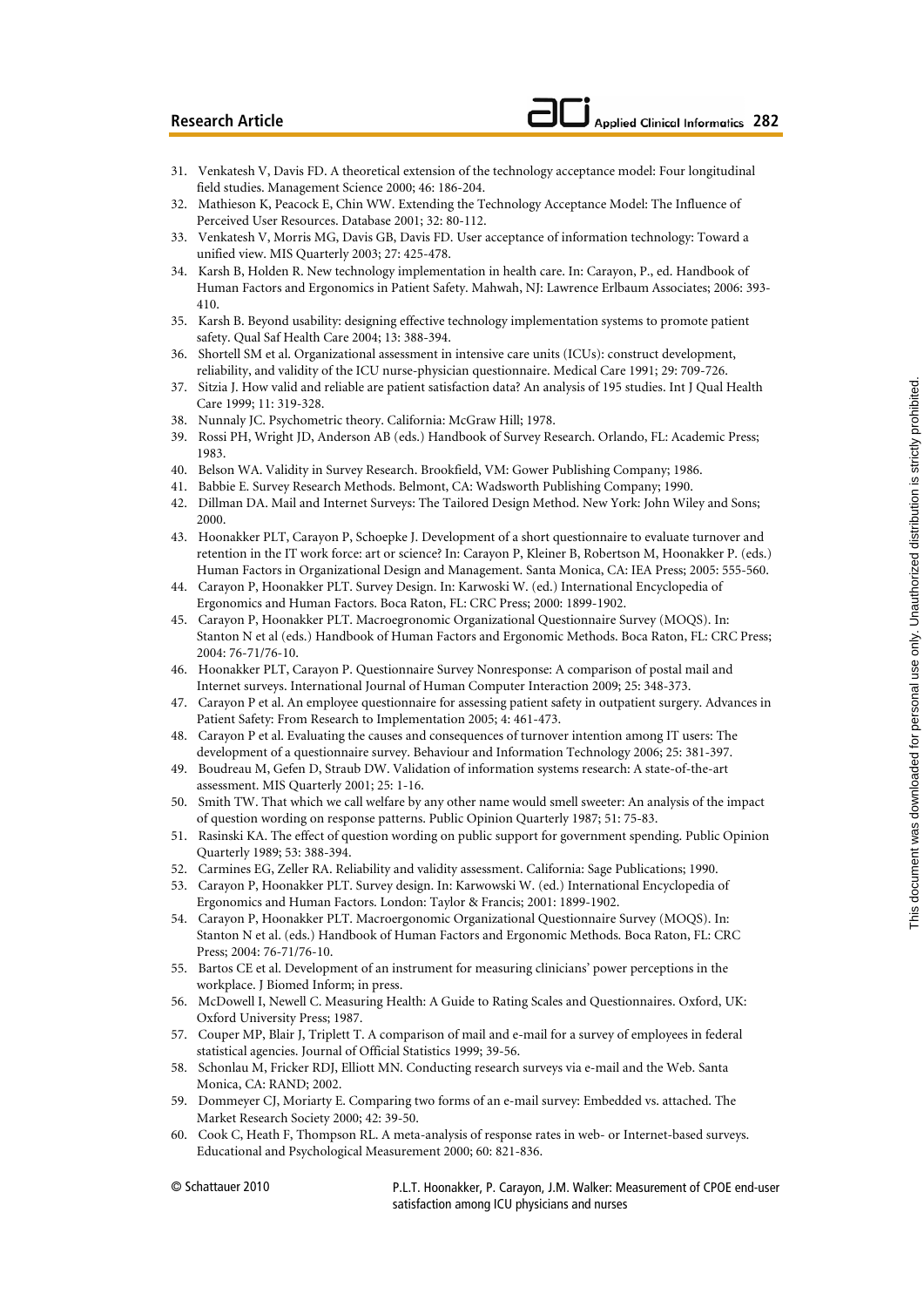- 61. Leece P et al. Internet versus mailed questionnaires: a controlled comparison (2). J Med Internet Res 2004; 6: e39.
- 62. Ritter P, Lorig K, Laurent D, Matthews K. Internet versus mailed questionnaires: a randomized comparison. J Med Internet Res 2004; 15: e29.
- 63. McMahon S et al. Comparison of e-mail, fax, and postal surveys of pediatricians. Pediatrics 2003; 111: e299-e303.
- 64. Shermis MD, Lombard D. A comparison of survey data collected by regular mail and electronic mail questionnaires. Journal of Business and Psychology 1999; 14: 341-354.
- 65. Buchanan T, Smith JL. Using the Internet for psychological research: Personality testing on the World Wide Web. Br J Psychol 1999; 1: 125-144.
- 66. Davis RN. Web-based administration of a personality questionnaire: Comparison with traditional methods. Behav Res Methods Instrum Comput 1999; 31: 572-577.
- 67. Kwak N, Radler B. A comparison between mail and web surveys: Response pattern, respondent profile, and data quality. Journal of Official Statistics 2002; 18: 257-273.
- 68. Wilson JP, Bulatao PT, Rascati KL. Satisfaction with a computerized practitioner order-entry system at two military health care facilities. American Journal of Health-System Pharmacists 2000; 57: 2188-2195.
- 69. Agency for Healthcare Research and Quality (AHRQ) Many Errors by Medical Residents Caused by Teamwork Breakdowns, Lack of Supervision. Agency for Healthcare Research and Quality Press Release; 2007.
- 70. Bailey JE, Pearson SW. Development of a tool for measuring and analyzing computer user satisfaction. Management Science 1983; 29: 530-545.
- 71. Lewis JR. Computer usability satisfaction questionnaires: Psychometric evaluation and instructions for use. International Journal of Human-Computer Interaction 1995; 7: 57-78.
- 72. Chin WW, Lee MKO. A proposed model and measurement instrument for the formation of IS satisfaction: the case of end-user computing satisfaction. Proceedings of 21st International Conference on Information Systems (ISIS). Atlanta, GA: Association for Information Systems; 2000: 553-563.
- 73. Chin JP, Diehl VA, Norman KL. Development of an instrument measuring user satisfaction of the human-computer interface. Human Factors in Computing Systems: Chi 98 Conference. Los Angeles, CA: ACM SIGCHI; 1998: 213-218.
- 74. Brooke J. SUS: a "quick and dirty usability scale". In: Jordan PW, Thomas B, Weerdmeester BA, McClelland AL (eds.) Usability Evaluation in Industry. London, UK: Taylor & Francis; 1996: 189-194.
- 75. Yves B, Olson MH, Baroudi JJ. The measurement of user information satisfaction. Communications of the ACM 1983; 26: 785-793.
- 76. Lund AM. Measuring usability with the USE questionnaire. The Usability SIG Newsletter; 2001.
- 77. Deese D. Experiences Measure User Satisfaction. Computer Measurement Group of ACM. Dallas, TX; 1979.
- 78. Vöhringer-Kuhnt T. The Influence of Culture on Usability. Department of Educational Sciences and Psychology. Berlin, Germany: Freie Universität Berlin; 2002.
- 79. Zaphiris P, Zacharia G. Design methodology of an online Greek language course. CHI '01 Human factors in computing systems. Seattle, WA; 2001: 103-104.
- 80. Torkzadeh G, Doll W. Test-retest reliability of the End-User Computing Satisfaction Instrument. Decision Sciences 1991; 22: 26-37.
- 81. Xiao L, Dasgupta S. Measurement of user satisfaction with web-based information systems: an empirical study. Eight Americas Conference on Information Systems. Dallas, Texas, USA; 2002.
- 82. Abdinnour-Helm SF, Chaparro BS, Farmer SM. Using the End-User Computing Satisfaction (EUCS) Instrument to Measure Satisfaction with a Web Site Decision Sciences 2005; 36: 341-364.
- 83. Gelderman M. Translation and validation of the Doll and Torkzadeh End User Computing Satisfaction Instrument. HICSS. Kohala Coast, Hawaii: IEEE Computer Society; 1998: 537-546.
- 84. Doll W, Xia W, Torkzadeh G. Confirmatory factor analysis of the end-user computing satisfaction instrument. MIS Quarterly 1994; 18: 453-461.
- 85. Subramanian GH. A replication of perceived usefulness and perceived ease of use measurement. Decision Sciences 1994; 25: 863-873.
- 86. Adams DA, Nelson RR, Todd PA. Perceived usefulness, ease of use, and usage of information technology: a replication. MIS Quarterly 1992; 16: 227-247.
- 87. Hendrickson AR, Massey PD, Cronan TP. On the test-retest reliability of perceived usefulness and perceived ease of use scales. MIS Quarterly 1993; 17: 227-230.
- 88. Szajna B. Software Evaluation and Choice: Predictive Validation of the Technology Acceptance Instrument MIS Quarterly 1994; 18: 319-324.
- 89. Harper BD, Norman KL. Improving user satisfaction: The questionnaire for user interaction satisfaction version 5.5. 1st Annual Mid-Atlantic Human Factors Conference; 1993: 224-228.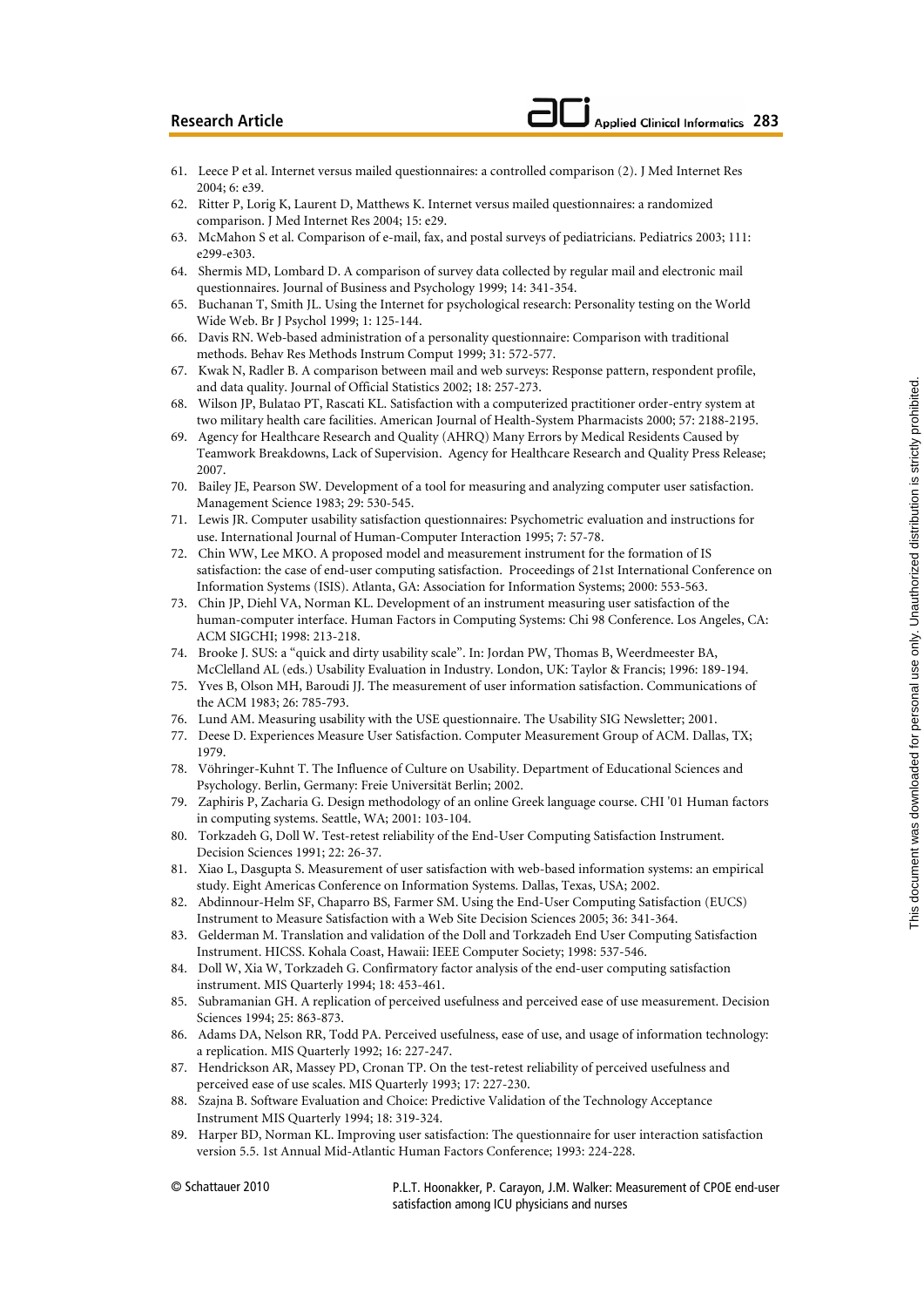- 90. Slaughter LA, Harper BD, Norman KL. Assessing the equivalence of the paper and on-line formats of the QUIS 5.5. Mid-Atlantic Human Factors Conference 2; 1994: 87-91.
- 91. Harper BD, Slaughter L, Norman KL. Questionnaire administration via the WWW: A validation & reliability study for a user satisfaction questionnaire. WebNet 97, Association for the Advancement of Computing in Education. Toronto, Canada; 1997.
- 92. American Institutes for Research Windows XP Home Edition vs. Windows Millennium Edition (ME) Public Report. Concord, MA: American Institutes for Research; 2001: 1-9.
- 93. Finstad K. The System Usability Scale and Non-Native English Speakers. Journal of Usability Studies 2006; 1: 185-188.
- 94. Baroudi JJ, Orlikowski WJ. A Short-Form Measure of User Information Satisfaction: A Psychometric Evaluation and Notes on Use. Journal of Management Information Systems 1988; 4: 44-58.
- 95. Treacy ME. An empirical examination of User Information Satisfaction. Center for Information Systems Research, Sloan School of Management, Massachusetts Institute of Technology; 1985.
- 96. Galletta DF, Lederer AL. Some cautions of the measurement of User Information Satisfaction. Pittsburgh: Graduate School of Business, The University of Pittsburgh; 1986.